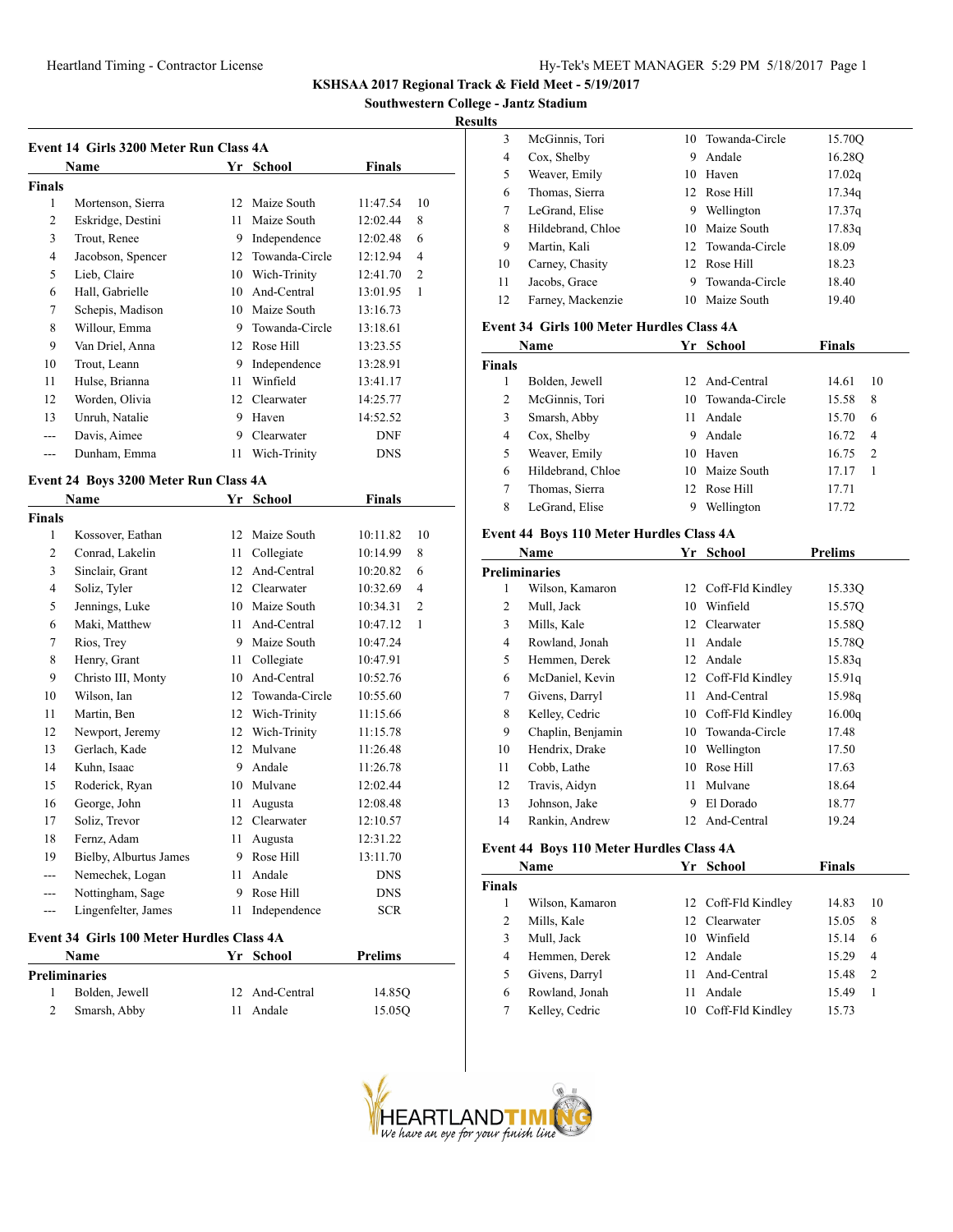**Southwestern College - Jantz Stadium**

## **Results**

| Finals  (Event 44 Boys 110 Meter Hurdles Class 4A) |                                           |           |                              |    |
|----------------------------------------------------|-------------------------------------------|-----------|------------------------------|----|
|                                                    | <b>Name</b>                               | Yr School | Finals                       |    |
| 8                                                  | McDaniel, Kevin                           |           | 16.44<br>12 Coff-Fld Kindley |    |
|                                                    | Event 54 Girls 4x800 Meter Relay Class 4A |           |                              |    |
|                                                    | Team                                      | Relay     | <b>Finals</b>                |    |
| <b>Finals</b>                                      |                                           |           |                              |    |
| 1                                                  | Maize South                               |           | 10:09.29                     | 10 |
|                                                    | 1) Bally, Samantha 11                     |           | 2) Wagner, Katie 9           |    |
|                                                    | 3) Mortenson, Sierra 12                   |           | 4) Johnson, Kassidy 12       |    |
| 2                                                  | Towanda-Circle                            |           | 10:16.80                     | 8  |
|                                                    | 1) Derry, Allison 12                      |           | 2) Jacobson, Spencer 12      |    |
|                                                    | 3) Kelly, Kelsie 10                       |           | 4) Keller, Anna 12           |    |
| 3                                                  | Clearwater                                |           | 10:25.37                     | 6  |
|                                                    | 1) Davis, Aimee 9                         |           | 2) Berlin, Reagan 10         |    |
|                                                    | 3) Garrison, Grace 11                     |           | 4) Harman, Kylee 10          |    |
| 4                                                  | Rose Hill                                 |           | 10:26.39                     | 4  |
|                                                    | 1) Van Driel, Anna 12                     |           | 2) Cunningham, Emma 9        |    |
|                                                    | 3) Pope, Celia 10                         |           | 4) Witt, Emily 11            |    |
| 5                                                  | Haven                                     |           | 10:31.87                     | 2  |
|                                                    | 1) Matteson, Kara 9                       |           | 2) Schlickau, Caitlin 12     |    |
|                                                    | 3) Lacoy, Ryleigh 9                       |           | 4) Paramore, Faith 9         |    |
| 6                                                  | Independence                              |           | 10:47.94                     | 1  |
|                                                    | 1) Stafford, Jillian 10                   |           | 2) Gordon, Kate 9            |    |
|                                                    | 3) Trout, Leann 9                         |           | 4) Trout, Renee 9            |    |
|                                                    | Event 64 Boys 4x800 Meter Relay Class 4A  |           |                              |    |
|                                                    | Team                                      | Relay     | <b>Finals</b>                |    |
| <b>Finals</b>                                      |                                           |           |                              |    |
| 1                                                  | Maize South                               |           | 8:11.20                      | 10 |
|                                                    | $1)$ Wedge Dane $11$                      |           | 2) Magnuson, Britte 10       |    |

|   | 1) Wedge, Dane 11        | 2) Magnuson, Britte 10      |
|---|--------------------------|-----------------------------|
|   | 3) Kossover, Eathan 12   | 4) Merriman, Bryce 11       |
| 2 | El Dorado                | 8<br>8:14.40                |
|   | 1) Carson, Cale 11       | 2) Kemboi, Ezekiel 10       |
|   | 3) Kemboi, Timothy 12    | 4) Price, Christian 10      |
| 3 | Towanda-Circle           | 8:15.31<br>6                |
|   | 1) Derry, Ryan 9         | 2) Jacobson, Eli 9          |
|   | 3) Lies, Hunter 11       | 4) Stuever, Avery 11        |
| 4 | Andale                   | 8:15.96<br>4                |
|   | 1) Spencer, David 12     | 2) Chadd, Garrett 12        |
|   | 3) Murray, Cole 12       | 4) Kuhn, Gabriel 12         |
| 5 | Andover-Central          | 8:27.01<br>2                |
|   | 1) Sinclair, Grant 12    | 2) Carney, Luke 12          |
|   | 3) Henry, Peter 12       | 4) Schoenhofer, Cade 11     |
| 6 | Clearwater               | 8:29.70<br>1                |
|   | 1) Perea-Gowdy, Mateo 12 | 2) Soliz, Tyler 12          |
|   | 3) Mount, Logan 10       | 4) Bixler-Large, Cole 9     |
|   | Rose Hill                | DNF                         |
|   | 1) Carney, Braden 12     | 2) Bielby, Alburtus James 9 |
|   | 3) Deluna, Juan 12       | 4) Nottingham, Sage 9       |
|   |                          |                             |

|                | Augusta                                |                        |                      | <b>SCR</b> |  |  |  |  |
|----------------|----------------------------------------|------------------------|----------------------|------------|--|--|--|--|
|                | 1) Helton, Brice 9                     | 2) Bergkamp, Brysen 12 |                      |            |  |  |  |  |
|                | 3) Zerr, Cade 10                       |                        | 4) Bruce, Michael 11 |            |  |  |  |  |
|                | Event 74 Girls 100 Meter Dash Class 4A |                        |                      |            |  |  |  |  |
|                | Name                                   | Yr                     | <b>School</b>        | Prelims    |  |  |  |  |
|                | <b>Preliminaries</b>                   |                        |                      |            |  |  |  |  |
| 1              | Vincze, Paris                          | 12                     | Collegiate           | 12.60Q     |  |  |  |  |
| 2              | Carr, Graci                            | 10                     | Independence         | 12.630     |  |  |  |  |
| 3              | Jacques, Haley                         | 10                     | Maize South          | 12.83Q     |  |  |  |  |
| $\overline{4}$ | Eck, Kasidee                           | 11                     | Andale               | 12.86Q     |  |  |  |  |
| 5              | Weaver, Emily                          | 10                     | Haven                | 12.94Q     |  |  |  |  |
| 6              | Anderson, Paris                        | 9                      | Augusta              | 13.25Q     |  |  |  |  |
| $\tau$         | Henley, Amber                          | 12                     | El Dorado            | 13.07q     |  |  |  |  |
| 8              | Martinez, Ally                         | 12                     | El Dorado            | 13.08q     |  |  |  |  |
| 9              | Anderson, Cali                         | 10                     | Augusta              | 13.12      |  |  |  |  |
| 10             | Vestering, Jessica                     | 11                     | Andale               | 13.25      |  |  |  |  |
| 11             | Gray, McKenna                          | 9                      | Andale               | 13.38      |  |  |  |  |
| 12             | Russell, Kaydran                       | 9                      | Mulvane              | 13.62      |  |  |  |  |
| 13             | Moeder, Brooke                         | 11                     | Clearwater           | 13.67      |  |  |  |  |
| 14             | Layton, Kyndall                        | 11                     | Clearwater           | 13.70      |  |  |  |  |
| 15             | Armstrong, Katty                       | 9                      | Independence         | 13.70      |  |  |  |  |
| 16             | Pasternak, Lauren                      | 10                     | Independence         | 13.96      |  |  |  |  |
| 17             | Winn, Zakiyah                          | 9                      | Winfield             | 13.98      |  |  |  |  |
| 18             | Moody, Cassandra                       | 9                      | Wellington           | 14.12      |  |  |  |  |
| 19             | Wallace, Taylor                        | 10                     | Winfield             | 14.49      |  |  |  |  |
| 20             | Broddle, Emily                         | 12                     | Wich-Trinity         | 15.03      |  |  |  |  |

## **Event 74 Girls 100 Meter Dash Class 4A**

| Name          |                 |     | Yr School       | <b>Finals</b> |                |
|---------------|-----------------|-----|-----------------|---------------|----------------|
| <b>Finals</b> |                 |     |                 |               |                |
|               | Carr, Graci     |     | 10 Independence | 12.47         | 10             |
| 2             | Vincze, Paris   |     | 12 Collegiate   | 12.62         | 8              |
| 3             | Jacques, Haley  |     | 10 Maize South  | 12.67         | 6              |
| 4             | Eck, Kasidee    | 11. | Andale          | 12.69         | $\overline{4}$ |
| 5             | Weaver, Emily   | 10  | Haven           | 12.78         | $\overline{2}$ |
| 6             | Martinez, Ally  |     | 12 El Dorado    | 12.97         | 1              |
| 7             | Anderson, Paris | 9   | Augusta         | 13.01         |                |
| 8             | Henley, Amber   | 12  | El Dorado       | 13.05         |                |

## **Event 84 Boys 100 Meter Dash Class 4A**

|   | Name                 |     | Yr School       | <b>Prelims</b>     |  |
|---|----------------------|-----|-----------------|--------------------|--|
|   | <b>Preliminaries</b> |     |                 |                    |  |
|   | Price, Jayden        | 11  | Mulvane         | 11.00O             |  |
| 2 | Owen, Ethan          | 9   | Winfield        | 11.09O             |  |
| 3 | Sahatjian, Will      | 11. | Collegiate      | 11.41 <sub>O</sub> |  |
| 4 | Shaffer, Zachary     |     | 12 Independence | 11.14Q             |  |
| 5 | Richter, Taylor      |     | 12 Andale       | 11.270             |  |
| 6 | Cothran, Cameron     |     | 12 Andale       | 11.58Q             |  |
|   | Minks, Corey         |     | 10 Maize South  | 11.41q             |  |
|   |                      |     |                 |                    |  |

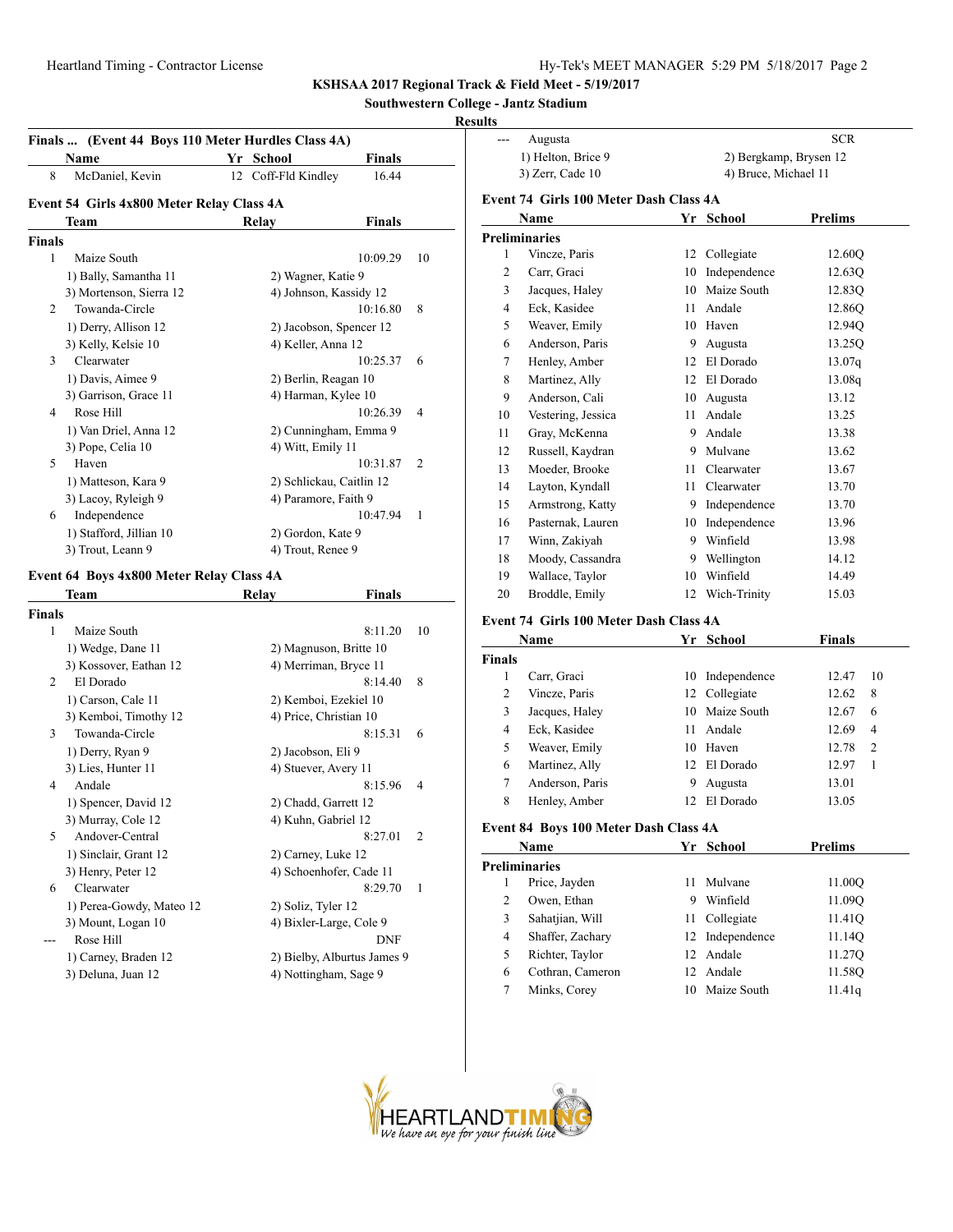**Southwestern College - Jantz Stadium**

## **Results**

| Preliminaries  (Event 84 Boys 100 Meter Dash Class 4A) |                          |    |                   |         |  |
|--------------------------------------------------------|--------------------------|----|-------------------|---------|--|
|                                                        | Name                     | Yr | School            | Prelims |  |
| 8                                                      | Oshakuade, Anthony       | 11 | Towanda-Circle    | 11.50q  |  |
| 9                                                      | Barraza, Erick           |    | 12 Towanda-Circle | 11.61   |  |
| 10                                                     | Armstrong, Leonard       | 11 | Independence      | 11.63   |  |
| 11                                                     | Wallis, Orion            | 11 | Rose Hill         | 11.65   |  |
| 12                                                     | Oakleaf, Garrett         | 11 | Clearwater        | 11.71   |  |
| 13                                                     | Kendrex, TreyVon         | 11 | Independence      | 11.73   |  |
| 14                                                     | Jones, Travis            | 10 | Rose Hill         | 11.82   |  |
| 15                                                     | Cooper, Ethan            | 9  | Wich-Trinity      | 11.87   |  |
| 16                                                     | Wyant, Luke              | 11 | Maize South       | 11.88   |  |
| 17                                                     | Seck, Shawn              | 10 | Haven             | 11.99   |  |
| 18                                                     | Willis, Ethan            | 11 | Clearwater        | 12.01   |  |
| 19                                                     | Shoemaker Miller, Keaton | 12 | Mulvane           | 12.05   |  |
| 20                                                     | Ybarra, Joseph           | 10 | Wellington        | 12.08   |  |
| 21                                                     | Helsel, Tyler            | 9  | Wich-Trinity      | 12.27   |  |
| 22                                                     | Winn, Ryan               | 9  | El Dorado         | 12.73   |  |

## **Event 84 Boys 100 Meter Dash Class 4A**

|        | <b>Name</b>        |     | Yr School       | <b>Finals</b> |    |  |
|--------|--------------------|-----|-----------------|---------------|----|--|
| Finals |                    |     |                 |               |    |  |
| 1      | Price, Jayden      | 11  | Mulvane         | 10.85         | 10 |  |
| 2      | Shaffer, Zachary   |     | 12 Independence | 10.89         | 8  |  |
| 3      | Richter, Taylor    | 12  | Andale          | 11.02         | 6  |  |
| 4      | Owen, Ethan        | 9   | Winfield        | 11.12         | 4  |  |
| 5      | Sahatjian, Will    | 11  | Collegiate      | 11.25         | 2  |  |
| 6      | Oshakuade, Anthony | 11. | Towanda-Circle  | 11.34         | 1  |  |
| 7      | Cothran, Cameron   | 12. | Andale          | 11.52         |    |  |
| 8      | Minks, Corey       | 10  | Maize South     | 11.67         |    |  |
|        |                    |     |                 |               |    |  |

## **Event 94 Girls 1600 Meter Run Class 4A**

|                | Name               | Yr | School         | Finals     |    |
|----------------|--------------------|----|----------------|------------|----|
| <b>Finals</b>  |                    |    |                |            |    |
| 1              | Mortenson, Sierra  | 12 | Maize South    | 5:13.80    | 10 |
| 2              | Wagner, Katie      | 9  | Maize South    | 5:21.47    | 8  |
| 3              | Davis, Aimee       | 9  | Clearwater     | 5:22.83    | 6  |
| $\overline{4}$ | Eskridge, Destini  | 11 | Maize South    | 5:23.29    | 4  |
| 5              | Trout, Renee       | 9  | Independence   | 5:26.88    | 2  |
| 6              | Derry, Allison     | 12 | Towanda-Circle | 5:32.90    | 1  |
| 7              | Van Driel, Anna    | 12 | Rose Hill      | 5:42.19    |    |
| 8              | Larson, Sarah      | 12 | Wich-Trinity   | 5:44.02    |    |
| 9              | Hulse, Brianna     | 11 | Winfield       | 5:45.70    |    |
| 10             | Russell, Josie     | 9  | Mulvane        | 5:50.58    |    |
| 11             | Heacock, Mackenzie | 9  | Wellington     | 5:51.57    |    |
| 12             | Dixon, Elizabeth   | 10 | Wich-Trinity   | 5:57.73    |    |
| 13             | Stafford, Jillian  | 10 | Independence   | 6:04.58    |    |
| 14             | Garrison, Grace    | 11 | Clearwater     | 6:07.65    |    |
| 15             | Webb, Katie        | 9  | Towanda-Circle | 6:09.70    |    |
| 16             | Yung, Jurney       | 9  | Andale         | 6:25.46    |    |
| 17             | Lacoy, Ryleigh     | 9  | Haven          | 6:26.57    |    |
| ---            | Maxwell, Hope      | 9  | Wellington     | <b>SCR</b> |    |

| Event 104 Boys 1600 Meter Run Class 4A |                     |    |                  |               |                |  |
|----------------------------------------|---------------------|----|------------------|---------------|----------------|--|
|                                        | Name                | Yr | School           | <b>Finals</b> |                |  |
| <b>Finals</b>                          |                     |    |                  |               |                |  |
| 1                                      | Kossover, Eathan    | 12 | Maize South      | 4:27.92       | 10             |  |
| $\overline{c}$                         | Merriman, Bryce     | 11 | Maize South      | 4:31.56       | 8              |  |
| 3                                      | Conrad, Lakelin     | 11 | Collegiate       | 4:31.96       | 6              |  |
| $\overline{4}$                         | Magnuson, Britte    | 10 | Maize South      | 4:33.27       | $\overline{4}$ |  |
| 5                                      | Martin, Ben         | 12 | Wich-Trinity     | 4:38.66       | $\overline{2}$ |  |
| 6                                      | Gerlach, Kade       | 12 | Mulvane          | 4:47.91       | $\mathbf{1}$   |  |
| $\tau$                                 | Jacobson, Eli       | 9  | Towanda-Circle   | 4:51.27       |                |  |
| 8                                      | Henry, Grant        | 11 | Collegiate       | 4:52.60       |                |  |
| 9                                      | Helton, Brice       | 9  | Augusta          | 4:55.58       |                |  |
| 10                                     | Kuhn, Isaac         | 9  | Andale           | 4:59.18       |                |  |
| 11                                     | Miller, Kyle        | 9  | Coff-Fld Kindley | 5:04.90       |                |  |
| 12                                     | Roderick, Ryan      | 10 | Mulvane          | 5:07.11       |                |  |
| 13                                     | Nemechek, Logan     | 11 | Andale           | 5:09.44       |                |  |
| 14                                     | Miller, Quinton     | 10 | Haven            | 5:09.79       |                |  |
| 15                                     | Carney, Braden      | 12 | Rose Hill        | 5:11.19       |                |  |
| 16                                     | Zerr, Cade          | 10 | Augusta          | 5:14.11       |                |  |
| 17                                     | Walker III, William | 9  | Wellington       | 5:16.39       |                |  |
| 18                                     | Goertzen, Tanner    | 11 | And-Central      | 5:17.48       |                |  |
| 19                                     | Myers, George       | 10 | El Dorado        | 5:19.69       |                |  |
| 20                                     | Garrett, Brandon    | 12 | Towanda-Circle   | 5:20.85       |                |  |
| 21                                     | Mount, Logan        | 10 | Clearwater       | 5:28.05       |                |  |
| 22                                     | Brown, Tyler        | 9  | Wellington       | 5:37.23       |                |  |
| ---                                    | Deluna, Juan        | 12 | Rose Hill        | <b>DNS</b>    |                |  |
|                                        | Newport, Jeremy     | 12 | Wich-Trinity     | <b>SCR</b>    |                |  |
| ---                                    | Knight, Garin       | 9  | El Dorado        | <b>SCR</b>    |                |  |

## **Event 114 Girls 4x100 Meter Relay Class 4A**

|                | Team                     | Relay                 | <b>Finals</b>              |                |
|----------------|--------------------------|-----------------------|----------------------------|----------------|
| Finals         |                          |                       |                            |                |
| 1              | Independence             |                       | 49.66                      | 10             |
|                | 1) Moses, Nichole 12     |                       | 2) Wilson-Stover, Kylie 10 |                |
|                | 3) Pasternak, Lauren 10  | 4) Carr, Graci 10     |                            |                |
| $\overline{c}$ | Andale                   |                       | 50.16                      | 8              |
|                | 1) Eck, Jewel 12         | 2) Eck, Ellee 9       |                            |                |
|                | 3) Eck, Kasidee 11       |                       | 4) Vestering, Jessica 11   |                |
| 3              | Augusta                  |                       | 50.43                      | 6              |
|                | 1) Anderson, Paris 9     |                       | 2) Hallmark, Claire 10     |                |
|                | 3) Marlnee, Jayden 10    | 4) Anderson, Cali 10  |                            |                |
| 4              | Clearwater               |                       | 52.20                      | 4              |
|                | 1) Wolf, Lacey 10        | 2) Layton, Kyndall 11 |                            |                |
|                | 3) Baird, Sadie 9        | 4) Moeder, Brooke 11  |                            |                |
| 5              | Towanda-Circle           |                       | 52.95                      | $\overline{2}$ |
|                | 1) Kelly, Kelsie 10      | 2) Craig, Boston 9    |                            |                |
|                | 3) Alvarez, Autumn 9     | 4) McGinnis, Tori 10  |                            |                |
| 6              | Wellington               |                       | 54.78                      | 1              |
|                | 1) Aufdengarten, Kylie 9 |                       | 2) Moody, Cassandra 9      |                |
|                | 3) Ricke, Camryn 10      | 4) Stoddard, Taryn 10 |                            |                |
|                |                          |                       |                            |                |

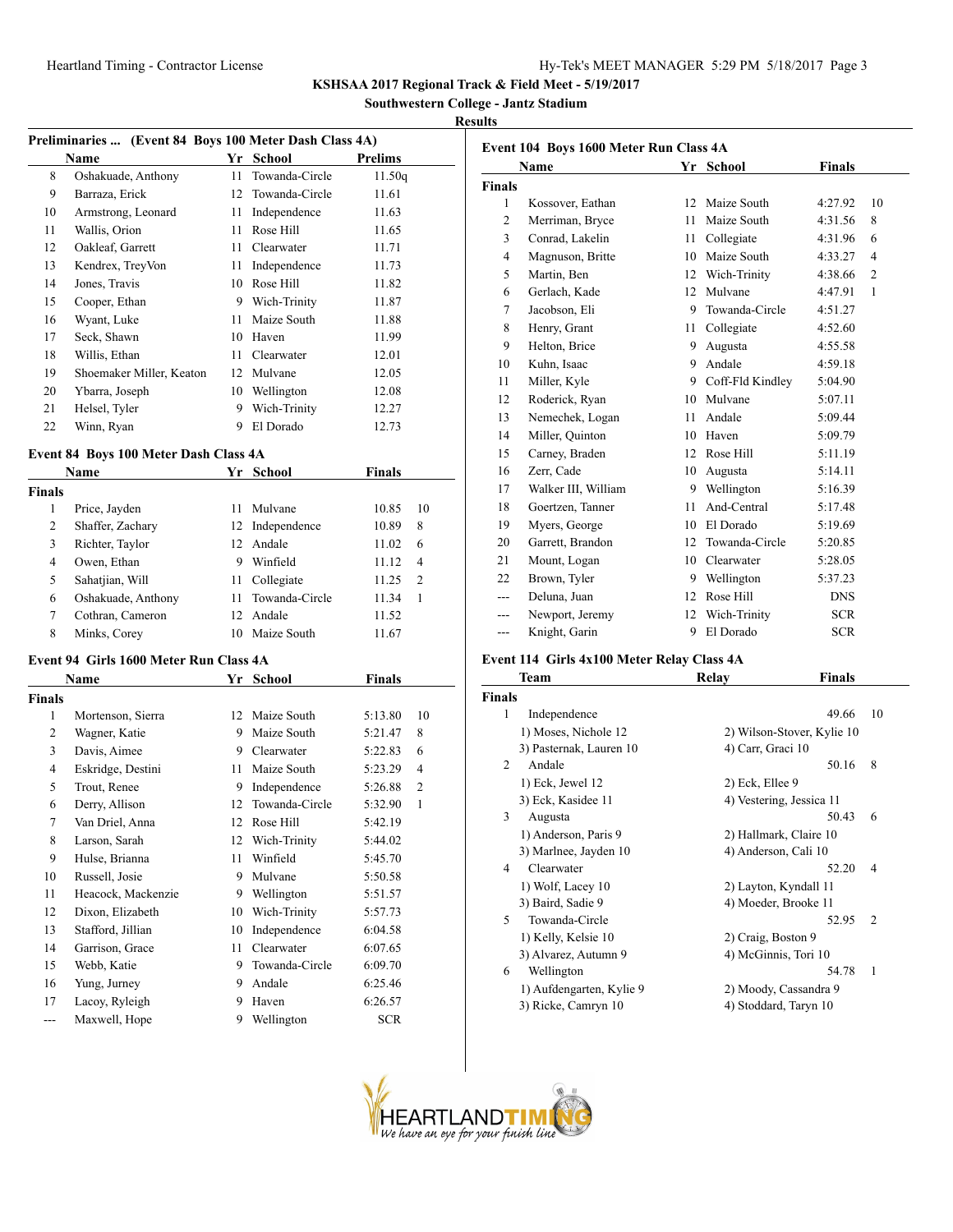## **Southwestern College - Jantz Stadium**

## **Results**

|                    | Finals  (Event 114 Girls 4x100 Meter Relay Class 4A)<br>Team | Relay<br>Finals                               |    |
|--------------------|--------------------------------------------------------------|-----------------------------------------------|----|
| 7                  | Winfield                                                     | 54.83                                         |    |
|                    | 1) Winn, Zakiyah 9                                           | 2) Wallace, Taylor 10                         |    |
|                    | 3) Otte, Morgan 12                                           | 4) Hammer, Sarah 12                           |    |
|                    | Rose Hill                                                    | DNF                                           |    |
|                    | 1) Carney, April 10                                          | 2) Witt, Emily 11                             |    |
|                    | 3) Thomas, Sierra 12                                         | 4) Van Driel, Gracie 10                       |    |
|                    |                                                              |                                               |    |
|                    | Event 124 Boys 4x100 Meter Relay Class 4A                    |                                               |    |
|                    | Team                                                         | <b>Finals</b><br>Relay                        |    |
| <b>Finals</b><br>1 | Winfield                                                     | 43.68                                         | 10 |
|                    |                                                              |                                               |    |
|                    | 1) Davis, Landon 10                                          | 2) Keller, Adam 12                            |    |
| 2                  | 3) Tate, Jayden 11<br>Andale                                 | 4) Stoll, Rigan 12<br>44.03                   | 8  |
|                    |                                                              |                                               |    |
|                    | 1) Hemmen, Derek 12                                          | 2) Cothran, Cameron 12<br>4) Kuhn, Gabriel 12 |    |
|                    | 3) Richter, Taylor 12<br>Mulvane                             | 44.06                                         | 6  |
| 3                  | 1) Shoemaker Miller, Keaton 12                               |                                               |    |
|                    | 3) Helbing, Zachary 12                                       | 2) Ellis, Drew 10<br>4) Price, Jayden 11      |    |
| 4                  | Rose Hill                                                    | 44.18                                         | 4  |
|                    |                                                              | 2) Wallis, Orion 11                           |    |
|                    | 1) Jones, Travis 10<br>3) Carney, Joshua 11                  | 4) Sapp, Dylan 11                             |    |
| 5                  | Independence                                                 | 44.53                                         | 2  |
|                    | 1) Kendrex, TreyVon 11                                       | 2) Armstrong, Leonard 11                      |    |
|                    | 3) Phillips, Christian 12                                    | 4) Shaffer, Zachary 12                        |    |
| 6                  | Towanda-Circle                                               | 44.64                                         | 1  |
|                    | 1) Brown, Dylan 12                                           | 2) Barraza, Erick 12                          |    |
|                    | 3) Clark, Christian 11                                       | 4) Oshakuade, Anthony 11                      |    |
| 7                  | Clearwater                                                   | 44.76                                         |    |
|                    | 1) Schule, Journey 11                                        | 2) McCoy, Kaden 12                            |    |
|                    | 3) Ellis, Collin 12                                          | 4) Willis, Ethan 11                           |    |
| 8                  | Wichita-Collegiate                                           | 44.84                                         |    |
|                    | 1) Le, Joey 11                                               | 2) Sahatjian, Will 11                         |    |
|                    | 3) Powell, John 12                                           | 4) Flowers, Juston 12                         |    |
| 9                  | Maize South                                                  | 45.23                                         |    |
|                    | 1) Mitchell, Trevion 9                                       | 2) Poynter, T.C. 12                           |    |
|                    | 3) Slack, Scott 12                                           | 4) Lauffer, Curtis 12                         |    |
| 10                 | Wellington                                                   | 46.11                                         |    |
|                    | 1) Ewing, Jacob 10                                           | 2) Probst, Trayson 10                         |    |
|                    | 3) Ybarra, Joseph 10                                         | 4) Rausch, Blake 9                            |    |
| 11                 | Wichita-Trinity                                              | 46.72                                         |    |
|                    | 1) Adams, Ethan 12                                           | 2) Cooper, Ethan 9                            |    |
|                    | 3) Edwards, Jacob 10                                         | 4) Unruh, John 12                             |    |
| 12                 | Haven                                                        | 47.37                                         |    |
|                    | 1) Lastinger, Devon 11                                       | 2) Ray, Kaden 12                              |    |
|                    | 3) Seck, Shawn 10                                            | 4) Dechane, Tobias 12                         |    |
| ---                | Augusta                                                      | <b>SCR</b>                                    |    |
|                    | 1) Ames, Braden 12                                           | 2) Reichardt, Joshua 12                       |    |
|                    | 3) Luna, Ty 11                                               | 4) Dockers, Luke 12                           |    |
|                    |                                                              |                                               |    |

| Event 134 Girls 400 Meter Dash Class 4A |                                                       |    |                   |               |    |  |
|-----------------------------------------|-------------------------------------------------------|----|-------------------|---------------|----|--|
|                                         | Name                                                  |    | Yr School         | Finals        |    |  |
| Finals                                  |                                                       |    |                   |               |    |  |
| 1                                       | Johnson, Kassidy                                      |    | 12 Maize South    | 58.31         | 10 |  |
| 2                                       | Howland, Sidney                                       |    | 12 El Dorado      | 58.42         | 8  |  |
| 3                                       | Wilson-Stover, Kylie                                  |    | 10 Independence   | 1:01.74       | 6  |  |
| $\overline{4}$                          | Kelly, Kelsie                                         |    | 10 Towanda-Circle | 1:02.20       | 4  |  |
| 5                                       | Schettler, Jaycee                                     |    | 12 Wellington     | 1:02.61       | 2  |  |
| 6                                       | Eck, Ellee                                            |    | 9 Andale          | 1:03.91       | 1  |  |
| 7                                       | Ochsner, Kinsley                                      |    | 10 And-Central    | 1:04.04       |    |  |
| 8                                       | Jacques, Haley                                        |    | 10 Maize South    | 1:04.13       |    |  |
| 9                                       | Russell, Kaydran                                      |    | 9 Mulvane         | 1:04.93       |    |  |
| 10                                      | Schlickau, Caitlin                                    |    | 12 Haven          | 1:06.08       |    |  |
| 11                                      | Daniels, Sadie                                        |    | 10 Clearwater     | 1:06.89       |    |  |
| 12                                      | Ihm, Emili                                            |    | 10 And-Central    | 1:08.63       |    |  |
| 13                                      | Hankins, Emily                                        |    | 9 Mulvane         | 1:10.43       |    |  |
| 14                                      | Cox, Katie                                            |    | 12 Augusta        | 1:11.42       |    |  |
| $---$                                   | Witt, Emily                                           |    | 11 Rose Hill      | <b>DNS</b>    |    |  |
| ---                                     | Bally, Samantha                                       | 11 | Maize South       | <b>SCR</b>    |    |  |
| ---                                     | Carroll, Lily                                         |    | 10 Wich-Trinity   | <b>SCR</b>    |    |  |
| ---                                     | Gordon, Kate                                          |    | 9 Independence    | <b>SCR</b>    |    |  |
| ---                                     | Otte, Morgan                                          |    | 12 Winfield       | <b>SCR</b>    |    |  |
|                                         |                                                       |    |                   |               |    |  |
|                                         | Event 144 Boys 400 Meter Dash Class 4A<br><b>Name</b> |    |                   |               |    |  |
| <b>Finals</b>                           |                                                       |    | Yr School         | <b>Finals</b> |    |  |
| 1                                       | Minks, Corey                                          |    | 10 Maize South    | 50.09         | 10 |  |
| 2                                       | Carney, Joshua                                        | 11 | Rose Hill         | 50.27         | 8  |  |
| 3                                       | Guerra, Tristan                                       | 11 | Collegiate        | 50.47         | 6  |  |
| $\overline{4}$                          | Unruh, John                                           |    | 12 Wich-Trinity   | 50.50         | 4  |  |
| 5                                       | McCoy, Kaden                                          |    | 12 Clearwater     | 50.57         | 2  |  |
| 6                                       | Kuhn, Gabriel                                         |    | 12 Andale         | 52.55         | 1  |  |
| 7                                       | Reddy, Ian                                            | 11 | Collegiate        | 52.67         |    |  |
| 8                                       | Clark, Christian                                      | 11 | Towanda-Circle    | 52.87         |    |  |
| 9                                       | Lauffer, Curtis                                       |    | 12 Maize South    | 53.70         |    |  |
| 10                                      | King, Max                                             |    | 12 Maize South    | 53.77         |    |  |
| 11                                      | Buckman, Christian                                    |    | 9 Wellington      | 53.88         |    |  |
| 12                                      | Bruce, Parker                                         | 11 | Andale            | 53.88         |    |  |
| 13                                      | Edwards, Jacob                                        | 10 | Wich-Trinity      | 54.23         |    |  |
| 14                                      | Helbing, Zachary                                      | 12 | Mulvane           | 54.54         |    |  |
| 15                                      | Titus, Jaret JD                                       | 9  | Mulvane           | 54.61         |    |  |
| 16                                      | Wittum, Dylan                                         | 10 | El Dorado         | 54.76         |    |  |
| 17                                      | Goossen, Jacey                                        | 11 | And-Central       | 54.81         |    |  |
| 18                                      | Fuqua, Kamdon                                         | 12 | Winfield          | 55.82         |    |  |
| 19                                      | Fox, Dakota                                           | 9. | Haven             | 55.90         |    |  |
| 20                                      | Manning, Dalton                                       | 9  | El Dorado         | 56.38         |    |  |
| 21                                      | Bradley, Blake                                        | 11 | Towanda-Circle    | 57.06         |    |  |
| ---                                     | Kaiser, John                                          | 10 | Winfield          | <b>SCR</b>    |    |  |
| ---                                     | Bruce, Michael                                        | 11 | Augusta           | <b>SCR</b>    |    |  |

Williams, Tanner 11 Rose Hill SCR

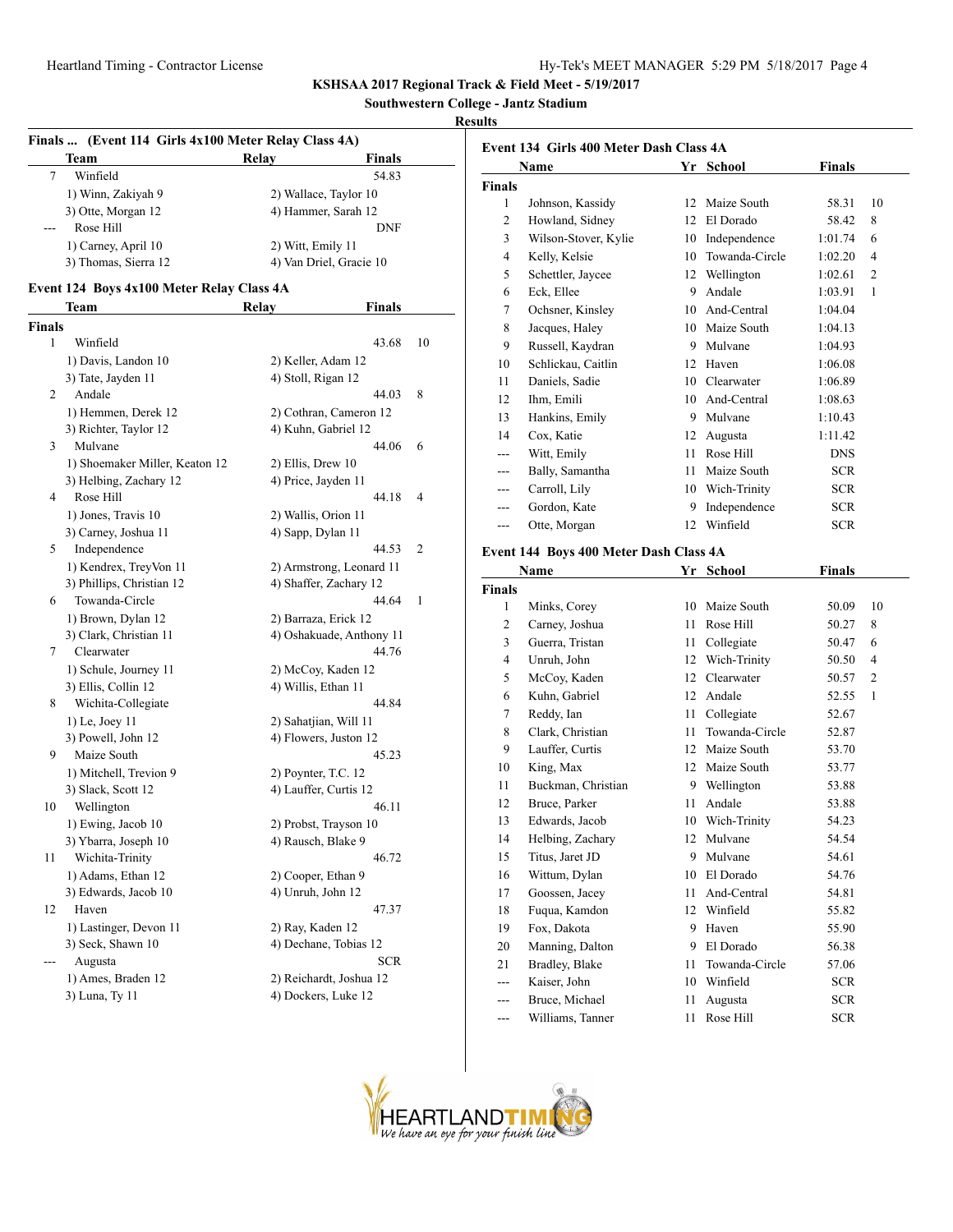**Southwestern College - Jantz Stadium**

## **Results**

|               | Name              | Yr. | School            | <b>Finals</b> |                |
|---------------|-------------------|-----|-------------------|---------------|----------------|
| <b>Finals</b> |                   |     |                   |               |                |
| 1             | Smarsh, Abby      | 11  | Andale            | 47.26         | 10             |
| 2             | Cox, Shelby       | 9   | Andale            | 47.96         | 8              |
| 3             | McGinnis, Tori    |     | 10 Towanda-Circle | 49.08         | 6              |
| 4             | Stinson, Lyndsay  |     | 12 And-Central    | 49.24         | 4              |
| 5             | Thomas, Sierra    |     | 12 Rose Hill      | 50.99         | $\mathfrak{D}$ |
| 6             | Weaver, Emily     | 10  | Haven             | 51.22         | 1              |
| 7             | Jacobs, Madison   | 11  | Mulvane           | 53.85         |                |
| 8             | Dull, Haley       | 9   | Clearwater        | 55.32         |                |
| 9             | Hildebrand, Chloe | 10  | Maize South       | 56.33         |                |
|               | Martin, Kali      |     | 12 Towanda-Circle | <b>DNS</b>    |                |
|               |                   |     |                   |               |                |

## **Event 164 Boys 300 Meter Hurdles Class 4A**

|        | Name              | Yr | School           | Finals     |                |
|--------|-------------------|----|------------------|------------|----------------|
| Finals |                   |    |                  |            |                |
| 1      | Mills, Kale       | 12 | Clearwater       | 40.35      | 10             |
| 2      | Simon, Sawyer     | 10 | Andale           | 40.58      | 8              |
| 3      | Givens, Darryl    | 11 | And-Central      | 40.72      | 6              |
| 4      | McDaniel, Kevin   | 12 | Coff-Fld Kindley | 41.93      | 4              |
| 5      | Hemmen, Derek     | 12 | Andale           | 42.27      | $\overline{c}$ |
| 6      | Mull, Jack        | 10 | Winfield         | 42.59      | 1              |
| 7      | Honey, Coban      | 11 | Augusta          | 43.75      |                |
| 8      | Hendrix, Drake    | 10 | Wellington       | 43.89      |                |
| 9      | Rankin, Andrew    | 12 | And-Central      | 43.98      |                |
| 10     | Wallis, Orion     | 11 | Rose Hill        | 45.01      |                |
| 11     | Travis, Aidyn     | 11 | Mulvane          | 45.57      |                |
| 12     | Cobb, Lathe       | 10 | Rose Hill        | 46.42      |                |
| 13     | Johnson, Jake     | 9  | El Dorado        | 47.45      |                |
| 14     | Powell, John      | 12 | Collegiate       | 48.10      |                |
| 15     | Chaplin, Benjamin | 10 | Towanda-Circle   | 48.17      |                |
| ---    | Wilson, Kamaron   | 12 | Coff-Fld Kindley | <b>DNS</b> |                |

#### **Event 174 Girls 800 Meter Run Class 4A**

|        | Name              | Yr | <b>School</b>     | <b>Finals</b> |                |
|--------|-------------------|----|-------------------|---------------|----------------|
| Finals |                   |    |                   |               |                |
| 1      | Johnson, Kassidy  | 12 | Maize South       | 2:20.97       | 10             |
| 2      | Wiebe, Hannah     | 10 | And-Central       | 2:24.78       | 8              |
| 3      | Keller, Anna      |    | 12 Towanda-Circle | 2:25.72       | 6              |
| 4      | Howland, Jolie    | 12 | El Dorado         | 2:25.97       | $\overline{4}$ |
| 5      | Knoblauch, Maggie | 9  | Andale            | 2:28.09       | $\overline{c}$ |
| 6      | Bally, Samantha   | 11 | Maize South       | 2:28.10       | 1              |
| 7      | Harman, Kylee     | 10 | Clearwater        | 2:31.50       |                |
| 8      | Wagner, Katie     | 9  | Maize South       | 2:34.43       |                |
| 9      | Derry, Allison    |    | 12 Towanda-Circle | 2:34.46       |                |
| 10     | Dixon, Elizabeth  | 10 | Wich-Trinity      | 2:39.27       |                |
| 11     | Russell, Josie    | 9  | Mulvane           | 2:39.83       |                |
| 12     | Stevens, Sophie   | 9  | Augusta           | 2:40.48       |                |
| 13     | Isle, Kristen     | 12 | Coff-Fld Kindley  | 2:41.28       |                |
| 14     | Larson, Sarah     | 12 | Wich-Trinity      | 2:42.83       |                |

| uno           |                                       |    |                |               |                |
|---------------|---------------------------------------|----|----------------|---------------|----------------|
| 15            | Yung, Jurney                          | 9  | Andale         | 2:48.71       |                |
| 16            | Schlickau, Caitlin                    | 12 | Haven          | 2:51.61       |                |
| 17            | Berlin, Reagan                        | 10 | Clearwater     | 2:52.48       |                |
|               | Gonzalez, Emberly                     | 9  | Wellington     | <b>SCR</b>    |                |
| ---           | Barker, Avery                         | 9  | Wellington     | <b>SCR</b>    |                |
|               | Event 184 Boys 800 Meter Run Class 4A |    |                |               |                |
|               | Name                                  | Yr | School         | <b>Finals</b> |                |
| <b>Finals</b> |                                       |    |                |               |                |
| 1             | Stuever, Avery                        | 11 | Towanda-Circle | 2:02.05       | 10             |
| 2             | Carson, Cale                          | 11 | El Dorado      | 2:02.09       | 8              |
| 3             | Derry, Ryan                           | 9  | Towanda-Circle | 2:02.58       | 6              |
| 4             | Magnuson, Britte                      |    | 10 Maize South | 2:02.88       | $\overline{4}$ |
| 5             | Merriman, Bryce                       | 11 | Maize South    | 2:05.33       | $\overline{2}$ |
| 6             | Kaiser, John                          | 10 | Winfield       | 2:06.85       | $\mathbf{1}$   |
| 7             | Bixler-Large, Cole                    | 9  | Clearwater     | 2:07.13       |                |
| 8             | Wedge, Dane                           | 11 | Maize South    | 2:07.18       |                |
| 9             | Jacobson, Eli                         | 9  | Towanda-Circle | 2:08.33       |                |
| 10            | Price, Christian                      | 10 | El Dorado      | 2:09.33       |                |
| 11            | Spencer, David                        | 12 | Andale         | 2:09.53       |                |
| 12            | Perea-Gowdy, Mateo                    | 12 | Clearwater     | 2:10.52       |                |
| 13            | Stewart, Daniel                       | 10 | Augusta        | 2:10.68       |                |
| 14            | Schoenhofer, Cade                     | 11 | And-Central    | 2:12.12       |                |
| 15            | Kemp, Andrew                          | 12 | Wich-Trinity   | 2:12.16       |                |
| 16            | Pfalzgraf, Chase                      | 10 | Wellington     | 2:12.59       |                |
| 17            | McDonald, Jacob                       | 11 | Wellington     | 2:16.10       |                |
| 18            | Hopper, Josh                          | 12 | Andale         | 2:17.45       |                |
| 19            | Hopkins, Carson                       | 12 | Winfield       | 2:25.21       |                |
| 20            | Unruh, John                           | 12 | Wich-Trinity   | 2:30.04       |                |
| ---           | Carney, Luke                          | 12 | And-Central    | <b>DNS</b>    |                |
|               | Carney, Braden                        | 12 | Rose Hill      | <b>DNS</b>    |                |
|               | Bergkamp, Brysen                      | 12 | Augusta        | <b>SCR</b>    |                |
| ---           | Hufferd, Carson                       | 10 | Independence   | <b>SCR</b>    |                |
|               |                                       |    |                |               |                |

## **Event 194 Girls 200 Meter Dash Class 4A**

|                | Name                 | Yr | <b>School</b>  | <b>Prelims</b> |
|----------------|----------------------|----|----------------|----------------|
|                | <b>Preliminaries</b> |    |                |                |
| 1              | Vincze, Paris        | 12 | Collegiate     | 26.71Q         |
| 2              | Carr, Graci          | 10 | Independence   | 26.78Q         |
| 3              | Eck, Kasidee         | 11 | Andale         | 27.48Q         |
| $\overline{4}$ | Jacques, Haley       | 10 | Maize South    | 27.390         |
| 5              | Schettler, Jaycee    | 12 | Wellington     | 27.67Q         |
| 6              | Anderson, Paris      | 9  | Augusta        | 27.74Q         |
| 7              | Vestering, Jessica   | 11 | Andale         | 28.00q         |
| 8              | Anderson, Cali       | 10 | Augusta        | 28.24q         |
| 9              | Craig, Boston        | 9  | Towanda-Circle | 28.37          |
| 10             | Martinez, Ally       | 12 | El Dorado      | 28.41          |
| 11             | Elliott, Megan       | 11 | Wich-Trinity   | 28.50          |
| 12             | Baird, Sadie         | 9  | Clearwater     | 28.91          |
| 13             | Van Driel, Gracie    | 10 | Rose Hill      | 28.95          |
| 14             | Daniels, Sadie       | 10 | Clearwater     | 29.05          |

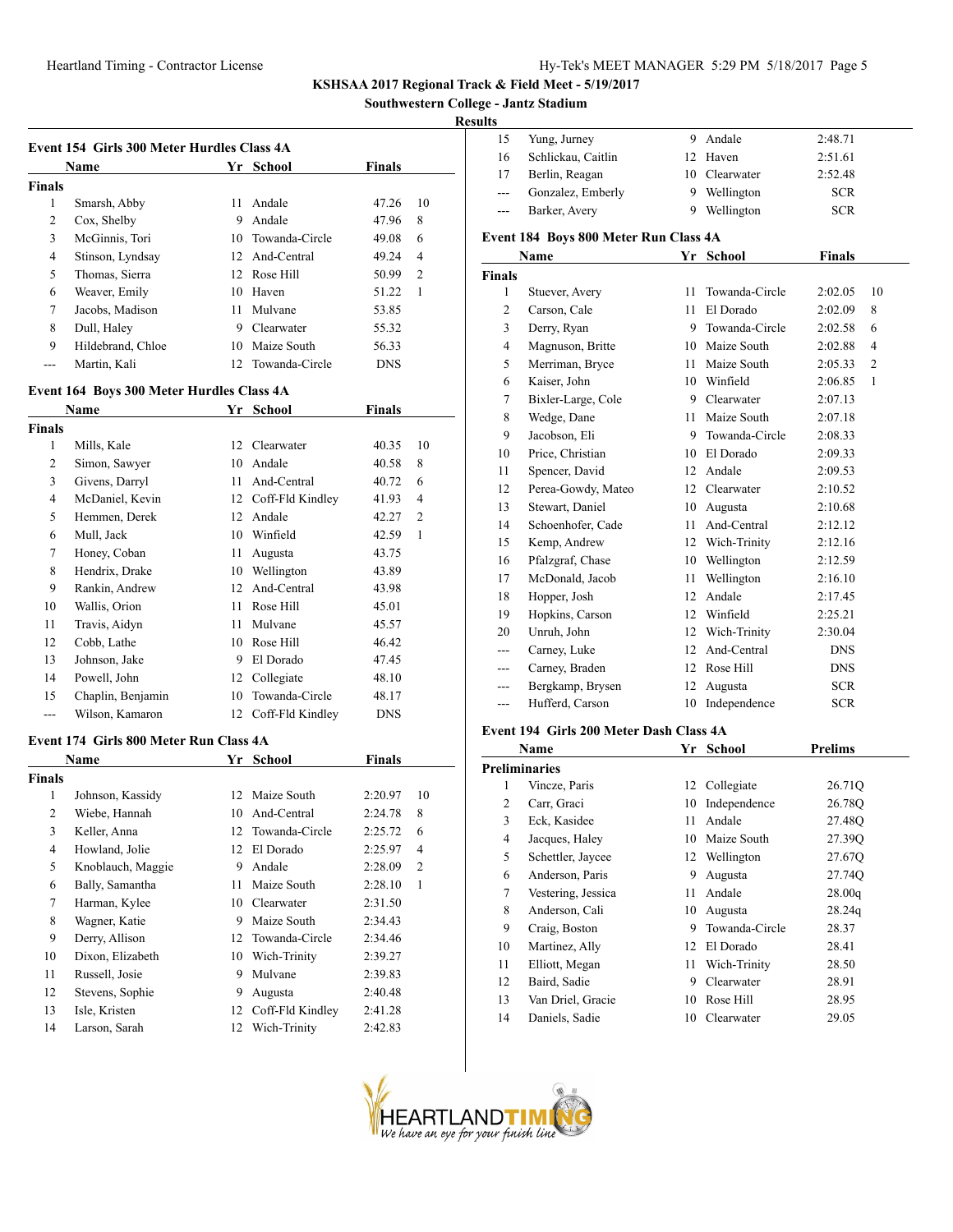**Southwestern College - Jantz Stadium**

## **Results**

| Preliminaries  (Event 194 Girls 200 Meter Dash Class 4A) |                                         |      |                 |                       |  |  |
|----------------------------------------------------------|-----------------------------------------|------|-----------------|-----------------------|--|--|
|                                                          | <b>Name</b>                             |      | Yr School       | Prelims               |  |  |
| 15                                                       | Otte, Morgan                            |      | 12 Winfield     | 29.18                 |  |  |
| 16                                                       | Durfey, Hailey                          | 9.   | And-Central     | 29.21                 |  |  |
| 17                                                       | Ricke, Camryn                           |      | 10 Wellington   | 29.41                 |  |  |
| 18                                                       | Winn, Zakiyah                           |      | 9 Winfield      | 29.78                 |  |  |
| 19                                                       | Hankins, Emily                          | 9    | Mulvane         | 31.11                 |  |  |
| 20                                                       | Broddle, Emily                          |      | 12 Wich-Trinity | 31.72                 |  |  |
|                                                          | Event 194 Girls 200 Meter Dash Class 4A |      |                 |                       |  |  |
|                                                          |                                         |      |                 |                       |  |  |
|                                                          | Name                                    |      | Yr School       | <b>Finals</b>         |  |  |
| <b>Finals</b>                                            |                                         |      |                 |                       |  |  |
| 1                                                        | Jacques, Haley                          |      | 10 Maize South  | 26.87<br>10           |  |  |
| 2                                                        | Carr, Graci                             |      | 10 Independence | 8<br>27.01            |  |  |
| 3                                                        | Eck, Kasidee                            |      | 11 Andale       | 6<br>27.13            |  |  |
| 4                                                        | Vincze, Paris                           |      | 12 Collegiate   | 4<br>27.22            |  |  |
| 5                                                        | Schettler, Jaycee                       |      | 12 Wellington   | 2<br>28.15            |  |  |
| 6                                                        | Anderson, Paris                         | 9.   | Augusta         | $\mathbf{1}$<br>28.81 |  |  |
| $\tau$                                                   | Vestering, Jessica                      | 11   | Andale          | 29.28                 |  |  |
| 8                                                        | Anderson, Cali                          | 10   | Augusta         | 29.94                 |  |  |
|                                                          | Event 204 Boys 200 Meter Dash Class 4A  |      |                 |                       |  |  |
|                                                          | Name                                    |      | Yr School       | <b>Prelims</b>        |  |  |
|                                                          | <b>Preliminaries</b>                    |      |                 |                       |  |  |
| 1                                                        | Stoll, Rigan                            |      | 12 Winfield     | 23.03Q                |  |  |
| 2                                                        | Shaffer, Zachary                        |      | 12 Independence | 23.15Q                |  |  |
| 3                                                        | Minks, Corey                            |      | 10 Maize South  | 23.19Q                |  |  |
| 4                                                        | Price, Jayden                           | 11 - | Mulvane         | 23.25Q                |  |  |
| 5                                                        | Davis, Landon                           |      | 10 Winfield     | 23.41q                |  |  |
| 6                                                        | Owen, Ethan                             |      | 9 Winfield      | 23.58q                |  |  |
| 7                                                        | Johnson, Cayleb CJ                      | 9.   | Mulvane         | 23.79q                |  |  |
| 8                                                        | Richter, Taylor                         | 12   | Andale          | 23.79q                |  |  |
| 9                                                        | Lauffer, Curtis                         | 12   | Maize South     | 23.96                 |  |  |
| 10                                                       | Sahatjian, Will                         | 11 - | Collegiate      | 24.04                 |  |  |
| 11                                                       | Barraza, Erick                          | 12   | Towanda-Circle  | 24.04                 |  |  |
| 12                                                       | Oshakuade, Anthony                      | 11   | Towanda-Circle  | 24.19                 |  |  |
| 13                                                       | Johanek, Gunner                         |      | 10 And-Central  | 24.20                 |  |  |
| 14                                                       | Reddy, Ian                              | 11   | Collegiate      | 24.41                 |  |  |
| 15                                                       | Cooper, Ethan                           |      | 9 Wich-Trinity  | 24.42                 |  |  |
| 16                                                       | Henderson, Cole                         |      | 10 Andale       | 24.47                 |  |  |
| 17                                                       | Ybarra, Joseph                          | 10   | Wellington      | 24.57                 |  |  |
| 18                                                       | Fox, Dakota                             | 9    | Haven           | 24.68                 |  |  |
| 19                                                       | Kressly, Draven                         | 10   | Rose Hill       | 24.76                 |  |  |
| 20                                                       | Reichardt, Joshua                       | 12   | Augusta         | 24.79                 |  |  |
| 21                                                       | Newcomer, Tyler                         | 11   | Haven           | 24.97                 |  |  |
| 22                                                       | Layton, Cody                            | 11   | Clearwater      | 25.01                 |  |  |
| 23                                                       | Jones, Travis                           | 10   | Rose Hill       | 25.13                 |  |  |
| 24                                                       | Rausch, Blake                           |      | 9 Wellington    | 25.46                 |  |  |
| 25                                                       | Helsel, Tyler                           |      | 9 Wich-Trinity  | 25.89                 |  |  |
| 26                                                       | Winn, Ryan                              | 9    | El Dorado       | 26.92                 |  |  |
|                                                          |                                         |      |                 |                       |  |  |

|        | Name               |    | Yr School       | <b>Finals</b> |                |
|--------|--------------------|----|-----------------|---------------|----------------|
| Finals |                    |    |                 |               |                |
| 1      | Shaffer, Zachary   |    | 12 Independence | 22.97         | 10             |
| 2      | Stoll, Rigan       | 12 | Winfield        | 23.16         | 8              |
| 3      | Minks, Corey       |    | 10 Maize South  | 23.47         | 6              |
| 4      | Richter, Taylor    |    | 12 Andale       | 23.58         | 4              |
| 5      | Davis, Landon      | 10 | Winfield        | 23.60         | $\overline{2}$ |
| 6      | Price, Jayden      | 11 | Mulvane         | 23.84         | 1              |
| 7      | Johnson, Cayleb CJ | 9  | Mulvane         | 24.46         |                |
| 8      | Owen, Ethan        | 9  | Winfield        | 25.06         |                |
|        |                    |    |                 |               |                |

# **Event 214 Girls 4x400 Meter Relay Class 4A**

|               | Team                     | Relay                  | <b>Finals</b>              |                |
|---------------|--------------------------|------------------------|----------------------------|----------------|
| <b>Finals</b> |                          |                        |                            |                |
| 1             | Andover-Central          |                        | 4:10.85                    | 10             |
|               | 1) Cole, Hannah 12       | 2) Ochsner, Kinsley 10 |                            |                |
|               | 3) Stinson, Lyndsay 12   | 4) Wiebe, Hannah 10    |                            |                |
| 2             | Maize South              |                        | 4:14.59                    | 8              |
|               | 1) Jacques, Haley 10     | 2) Wagner, Katie 9     |                            |                |
|               | 3) Bally, Samantha 11    | 4) Johnson, Kassidy 12 |                            |                |
| 3             | Andale                   |                        | 4:15.27                    | 6              |
|               | 1) Eck, Jewel 12         | 2) Eck, Ellee 9        |                            |                |
|               | 3) Vestering, Jessica 11 | 4) Smarsh, Abby 11     |                            |                |
| 4             | Towanda-Circle           |                        | 4:18.12                    | 4              |
|               | 1) Kelly, Kelsie 10      | 2) Craig, Boston 9     |                            |                |
|               | 3) Martin, Kali 12       | 4) Keller, Anna 12     |                            |                |
| 5             | Clearwater               |                        | 4:22.26                    | $\overline{2}$ |
|               | 1) Moeder, Brooke 11     | 2) Hutchinson, Anna 11 |                            |                |
|               | 3) McGuire, Bethany 9    | 4) Harman, Kylee 10    |                            |                |
| 6             | Independence             |                        | 4:26.32                    | 1              |
|               | 1) Pasternak, Lauren 10  | 2) Moses, Nichole 12   |                            |                |
|               | 3) Gordon, Kate 9        |                        | 4) Wilson-Stover, Kylie 10 |                |
| 7             | Augusta                  |                        | 4:30.49                    |                |
|               | 1) Stevens, Sophie 9     | 2) Hallmark, Claire 10 |                            |                |
|               | 3) Marlnee, Jayden 10    | 4) Cantu, Nataleigh 10 |                            |                |
| 8             | Rose Hill                |                        | 4:33.26                    |                |
|               | 1) Thomas, Sierra 12     | 2) MA, Stephanie 10    |                            |                |
|               | 3) Pope, Celia 10        | 4) Cunningham, Emma 9  |                            |                |
| 9             | Haven                    |                        | 4:35.43                    |                |
|               | 1) Schlickau, Caitlin 12 | 2) Matteson, Kara 9    |                            |                |
|               | 3) Weaver, Emily 10      | 4) Paramore, Faith 9   |                            |                |
| 10            | Mulvane                  |                        | 4:39.25                    |                |
|               | 1) Hankins, Emily 9      | 2) Jacobs, Madison 11  |                            |                |
|               | 3) Russell, Josie 9      | 4) Russell, Kaydran 9  |                            |                |
| 11            | Winfield                 |                        | 4:45.54                    |                |
|               | 1) Wallace, Taylor 10    | 2) Hammer, Sarah 12    |                            |                |
|               | 3) Hulse, Brianna 11     | 4) Otte, Morgan 12     |                            |                |
| $---$         | El Dorado                |                        | <b>DNF</b>                 |                |
|               | 1) Henley, Amber 12      | 2) Howland, Jolie 12   |                            |                |
|               | 3) Howland, Sidney 12    | 4) McArdle, Kylea 12   |                            |                |

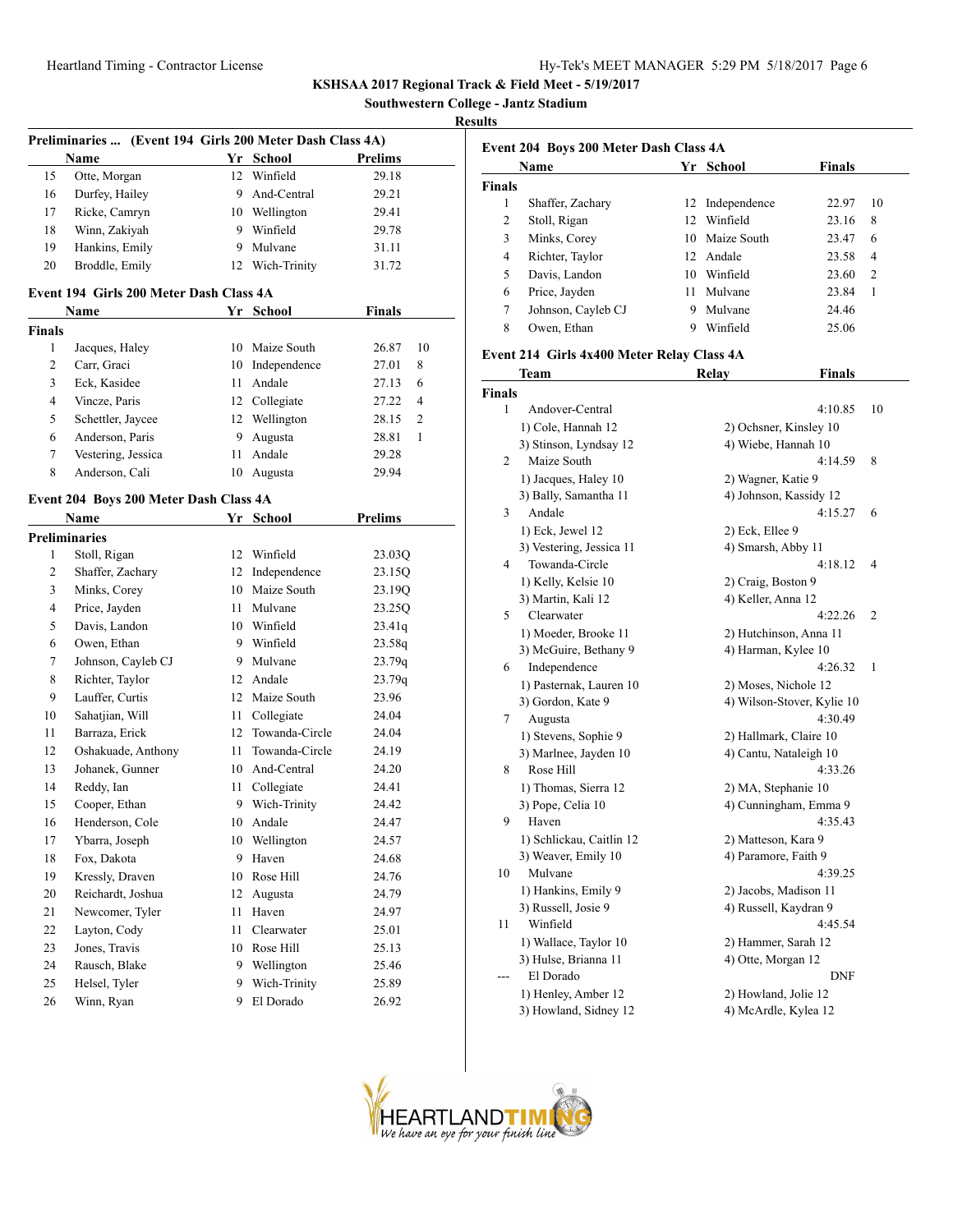**Southwestern College - Jantz Stadium**

#### **Resul**

| Finals  (Event 214 Girls 4x400 Meter Relay Class 4A) |                                           |                               |    |  |
|------------------------------------------------------|-------------------------------------------|-------------------------------|----|--|
|                                                      | Team                                      | Relay<br><b>Finals</b>        |    |  |
|                                                      | Wichita-Trinity                           | <b>SCR</b>                    |    |  |
|                                                      | 1) Elliott, Megan 11                      | 2) Dixon, Elizabeth 10        |    |  |
|                                                      | 3) Carroll, Lily 10                       | 4) Larson, Sarah 12           |    |  |
|                                                      | Event 224 Boys 4x400 Meter Relay Class 4A |                               |    |  |
|                                                      | Team                                      | <b>Finals</b><br><b>Relay</b> |    |  |
| Finals                                               |                                           |                               |    |  |
| $\mathbf{1}$                                         | Maize South                               | 3:29.60                       | 10 |  |
|                                                      | 1) King, Max 12                           | 2) Poynter, T.C. 12           |    |  |
|                                                      | 3) Lauffer, Curtis 12                     | 4) Minks, Corey 10            |    |  |
| 2                                                    | Clearwater                                | 3:30.33                       | 8  |  |
|                                                      | 1) McCoy, Kaden 12                        | 2) Schule, Journey 11         |    |  |
|                                                      | 3) Gibbs, Taylor 11                       | 4) Mills, Kale 12             |    |  |
| 3                                                    | Andale                                    | 3:30.88                       | 6  |  |
|                                                      | 1) Simon, Sawyer 10                       | 2) Chadd, Garrett 12          |    |  |
|                                                      | 3) Murray, Cole 12                        | 4) Kuhn, Gabriel 12           |    |  |
| 4                                                    | El Dorado                                 | 3:31.14                       | 4  |  |
|                                                      | 1) Carson, Cale 11                        | 2) Kemboi, Ezekiel 10         |    |  |
|                                                      | 3) Kemboi, Timothy 12                     | 4) Price, Christian 10        |    |  |
| 5                                                    | Towanda-Circle                            | 3:31.21                       | 2  |  |
|                                                      | 1) Derry, Ryan 9                          | 2) Brown, Dylan 12            |    |  |
|                                                      | 3) Clark, Christian 11                    | 4) Stuever, Avery 11          |    |  |
| 6                                                    | Andover-Central                           | 3:38.11                       | 1  |  |
|                                                      | 1) Johanek, Gunner 10                     | 2) Givens, Darryl 11          |    |  |
|                                                      | 3) Henry, Peter 12                        | 4) Detter, Nicholas 12        |    |  |
| 7                                                    | Mulvane                                   | 3:40.56                       |    |  |
|                                                      | 1) Diffenbaugh, Cole 9                    | 2) Ellis, Drew 10             |    |  |
|                                                      | 3) Johnson, Cayleb CJ 9                   | 4) Helbing, Zachary 12        |    |  |
| 8                                                    | Winfield                                  | 3:42.16                       |    |  |
|                                                      | 1) Mull, Jack 10                          | 2) Davis, Landon 10           |    |  |
|                                                      | 3) Kaiser, John 10                        | 4) Keller, Adam 12            |    |  |
| 9                                                    | Haven                                     | 3:55.89                       |    |  |
|                                                      | 1) Seck, Shawn 10                         | 2) Dechane, Tobias 12         |    |  |
|                                                      | 3) Newcomer, Tyler 11                     | 4) Fox, Dakota 9              |    |  |
|                                                      | Rose Hill                                 | <b>SCR</b>                    |    |  |
|                                                      | 1) Wallis, Orion 11                       | 2) Kressly, Draven 10         |    |  |
|                                                      | 3) Williams, Tanner 11                    | 4) Carney, Joshua 11          |    |  |
|                                                      | Wichita-Trinity                           | <b>SCR</b>                    |    |  |
|                                                      | 1) Kemp, Andrew 12                        | 2) Edwards, Jacob 10          |    |  |
|                                                      | 3) Cooper, Ethan 9                        | 4) Unruh, John 12             |    |  |

### **Event 234 Girls Shot Put Class 4A**

|               | <b>Name</b>       | Yr  | School        | <b>Finals</b> |                |
|---------------|-------------------|-----|---------------|---------------|----------------|
| <b>Finals</b> |                   |     |               |               |                |
|               | McMains, Janessa  |     | 12 Rose Hill  | 39-09.00      | 10             |
| 2             | Rhodes, Abbee     | 10  | Augusta       | 38-08.00      | 8              |
| 3             | Fairchild, Morgan |     | 12 Andale     | 37-00.25      | 6              |
| 4             | Commons, Katy     | 11  | Andale        | 36-07.50      | $\overline{4}$ |
| 5             | Krumsick, Kirby   |     | 12 Collegiate | $36 - 00.00$  | $\overline{c}$ |
| 6             | Bergkamp, Jill    | 12. | Andale        | 35-06.50      |                |
|               |                   |     |               |               |                |

| lts   |                                         |     |                  |               |  |  |  |
|-------|-----------------------------------------|-----|------------------|---------------|--|--|--|
| 7     | Collins, Shonase                        | 9   | Coff-Fld Kindley | 34-06.25      |  |  |  |
| 8     | Galloway, Raegen                        | 10. | Towanda-Circle   | 33-03.00      |  |  |  |
| 9     | Stephens, Anna                          | 11  | Mulvane          | 32-01.50      |  |  |  |
| 10    | Faudere, Karley                         | 9   | El Dorado        | 29-10.50      |  |  |  |
| 11    | Layton, Kyndall                         | 11. | Clearwater       | 29-03.50      |  |  |  |
| 12    | Walker, Israel                          | 12  | Winfield         | 28-06.25      |  |  |  |
| 13    | Abasolo, Alexis                         | 9   | Mulvane          | 27-04.00      |  |  |  |
| 14    | Smith, Emily                            | 9   | Winfield         | 25-01.00      |  |  |  |
| $---$ | Yutzy, Abbie                            | 11  | Haven            | <b>DNS</b>    |  |  |  |
|       | Thompson, Taylor                        | 9   | El Dorado        | <b>SCR</b>    |  |  |  |
|       | <b>Event 244 Boys Shot Put Class 4A</b> |     |                  |               |  |  |  |
|       | Name                                    | Yr  | <b>School</b>    | <b>Finals</b> |  |  |  |

## **Finals** 1 Fairchild, Grant 11 Andale 51-05.00 10 2 Fairchild, Mason 10 Andale 50-04.00 8 3 Shupe, Daelen 12 Augusta 48-08.00 6 4 Bischler, Braden 11 Rose Hill 48-01.00 4 5 Kop, Chris 12 Wellington 46-07.50 2 6 Blessant, Zachary 11 Rose Hill 45-08.00 1 7 Volkman, Ben 10 Augusta 45-03.00 8 Willis, Ethan 11 Clearwater 44-10.50 9 Taylor, Andrew 11 Winfield 43-11.25 10 McIntosh, Sean 12 Coff-Fld Kindley 43-00.00 10 Wollard, William 12 Winfield 43-00.00 12 Givens, Darryl 11 And-Central 42-04.00 13 Helton, Brady 12 Clearwater 42-02.50 14 Plummer, Jeret 10 Mulvane 41-07.75 15 Hartung, Patrick 12 Haven 40-09.00 16 Araujo, Deyton 11 Wellington 40-04.50 17 Scott, Blake 10 Mulvane 40-03.00 18 Henderson, Hagen 11 Towanda-Circle 37-09.50 19 Scott, Lucas 10 Towanda-Circle 37-09.00 20 Osler, Trent 9 Wich-Trinity 34-04.25 --- Saville, Bradley 11 Wich-Trinity DNS

#### **Event 254 Girls Discus Throw Class 4A**

|                    | Yr   | School         | <b>Finals</b> |                |
|--------------------|------|----------------|---------------|----------------|
|                    |      |                |               |                |
| Anderson, Jacy     | 10   | Andale         | 130-00        | 10             |
| Geist, Morgan      | 11   | Andale         | 120-05        | 8              |
| Cunningham, Raygan | 10   | Independence   | 117-08        | 6              |
| Krumsick, Kirby    | 12   | Collegiate     | 114-08        | 4              |
| Hurd, Rebecca      | 12   | And-Central    | 111-09        | $\overline{2}$ |
| Yutzy, Abbie       | 11   | Haven          | 107-04        | 1              |
| Mickle, Elexus     | 9    | El Dorado      | $101 - 04$    |                |
| Johnson, Cierra    | 10   | El Dorado      | 101-00        |                |
| Stephens, Anna     | 11   | Mulvane        | 99-09         |                |
| Varner, Shelby     | 10   | Towanda-Circle | 97-07         |                |
| Newport, Rebecca   | 10   | Wich-Trinity   | 97-02         |                |
| McGuire, Bethany   | 9    | Clearwater     | 94-03         |                |
| Abasolo, Alexis    | 9    | Mulvane        | 92-06         |                |
|                    | Name |                |               |                |

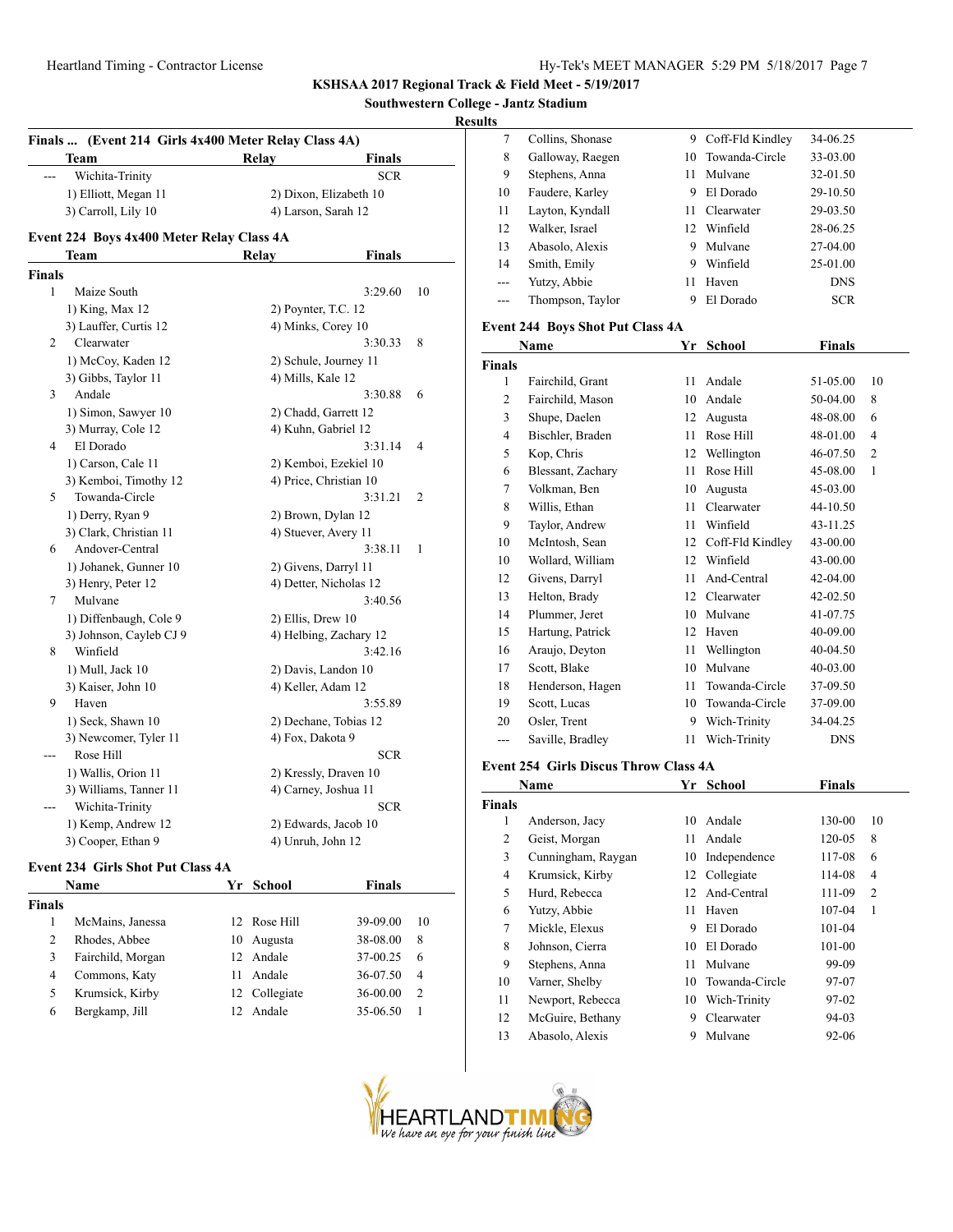**Southwestern College - Jantz Stadium**

#### **Resu**

|                | Finals  (Event 254 Girls Discus Throw Class 4A) |    |                     |               |                |
|----------------|-------------------------------------------------|----|---------------------|---------------|----------------|
|                | <b>Name</b>                                     |    | Yr School           | <b>Finals</b> |                |
| 14             | Archer, Julie                                   | 12 | Andale              | 92-04         |                |
| 15             | Coslett, Leini                                  | 11 | Towanda-Circle      | 91-04         |                |
| 16             | McMains, Janessa                                | 12 | Rose Hill           | 89-05         |                |
| 17             | Walker, Israel                                  |    | 12 Winfield         | 86-00         |                |
| 18             | Tuck, Elizabeth                                 |    | 9 Wich-Trinity      | 79-02         |                |
| $\overline{a}$ | Schrodt, Rebecca                                |    | 10 Coff-Fld Kindley | <b>FOUL</b>   |                |
| ---            | Rhodes, Abbee                                   |    | 10 Augusta          | <b>FOUL</b>   |                |
| ---            | Adams, Courtney                                 | 10 | Wellington          | <b>DNS</b>    |                |
| ---            | Tipps, Grace                                    | 10 | Winfield            | <b>DNS</b>    |                |
|                | <b>Event 264 Boys Discus Throw Class 4A</b>     |    |                     |               |                |
|                | Name                                            |    | Yr School           | <b>Finals</b> |                |
| <b>Finals</b>  |                                                 |    |                     |               |                |
| $\mathbf{1}$   | Everett, Matthew                                | 10 | Winfield            | 163-09        | 10             |
| 2              | Kop, Chris                                      | 12 | Wellington          | 161-08        | 8              |
| 3              | Allen, Braiden                                  | 12 | Augusta             | 157-00        | 6              |
| $\overline{4}$ | Camp, Aidan                                     | 12 | Andale              | 155-03        | $\overline{4}$ |
| 5              | Henderson, Hagen                                | 11 | Towanda-Circle      | 150-04        | $\overline{c}$ |
| 6              | VenJohn, Cooper                                 |    | 10 Andale           | 149-10        | 1              |
| 7              | Fairchild, Grant                                | 11 | Andale              | 146-09        |                |
| 8              | Hartung, Patrick                                | 12 | Haven               | 144-04        |                |
| 9              | Becker, Layne                                   |    | 12 Mulvane          | 142-09        |                |
| 10             | Helton, Brady                                   | 12 | Clearwater          | 137-01        |                |
| 11             | Blessant, Zachary                               | 11 | Rose Hill           | 133-09        |                |
| 12             | McIntosh, Sean                                  |    | 12 Coff-Fld Kindley | 128-07        |                |
| 13             | McCormick, Kyle                                 | 11 | Maize South         | 127-02        |                |
| 14             | Shupe, Daelen                                   | 12 | Augusta             | 125-01        |                |
| 15             | Scott, Lucas                                    | 10 | Towanda-Circle      | 124-07        |                |
| 16             | Schule, Daniel                                  | 11 | Clearwater          | 123-04        |                |
| 17             | Stewart, Kaiden                                 | 11 | El Dorado           | 118-06        |                |
| 18             | Greenlee, Hunter                                |    | 9 Wellington        | 112-09        |                |
| 19             | Sheehan, Jim                                    |    | 12 Maize South      | 111-04        |                |
| 20             | Saville, Bradley                                | 11 | Wich-Trinity        | 95-03         |                |
| 21             | Bischler, Braden                                | 11 | Rose Hill           | 85-07         |                |
| 22             | Osler, Trent                                    | 9  | Wich-Trinity        | 83-03         |                |
| ---            | Roark, Logan                                    | 9  | Winfield            | <b>FOUL</b>   |                |
| ---            | Keil, Brandon                                   | 12 | Mulvane             | <b>DNS</b>    |                |
|                | Event 274 Girls High Jump Class 4A              |    |                     |               |                |
|                | Name                                            | Yr | <b>School</b>       | <b>Finals</b> |                |
| <b>Finals</b>  |                                                 |    |                     |               |                |

| nals           |                     |                 |              |             |                |  |
|----------------|---------------------|-----------------|--------------|-------------|----------------|--|
| 1              | Cantu, Nataleigh    | 10              | Augusta      | 5-04.00     | 10             |  |
| $\overline{c}$ | Elliott, Megan      | 11              | Wich-Trinity | $5-02.00$   | 8              |  |
| 3              | Walther, Morgan     | 12 <sup>1</sup> | Andale       | $5 - 00.00$ | 6              |  |
| 4              | Davis, Reagen       | 11              | Augusta      | $4 - 10.00$ | $\overline{4}$ |  |
| 5              | Terry, Kenzie       | 9               | Augusta      | $J4-10.00$  | 2              |  |
| 6              | Eck, Jaden          | 10              | Andale       | $J4-10.00$  | 1              |  |
| 7              | Klausmeyer, Allison | 12.             | Clearwater   | $J4-10.00$  |                |  |
| 7              | Graham, Gretchen    | 11              | Maize South  | $J4-10.00$  |                |  |
| 9              | Samaniego, Bryttan  | 9               | Clearwater   | 4-08.00     |                |  |
|                |                     |                 |              |             |                |  |

| ılts<br>9                  | Jacobs, Grace                                     | 9        | Towanda-Circle               | 4-08.00              |    |
|----------------------------|---------------------------------------------------|----------|------------------------------|----------------------|----|
| 11                         | Gray, McKenna                                     | 9        | Andale                       | J4-08.00             |    |
| ---                        | Grable, Mariah                                    |          | 9 Wellington                 | NH                   |    |
| ---                        | Duncan, Kayli                                     | 9        | Towanda-Circle               | NΗ                   |    |
| $---$                      | Maulsby, Amelia                                   | 9.       | Coff-Fld Kindley             | ΝH                   |    |
|                            | <b>Event 284 Boys High Jump Class 4A</b>          |          |                              |                      |    |
|                            | Name                                              | Yr       | School                       | <b>Finals</b>        |    |
| <b>Finals</b>              |                                                   |          |                              |                      |    |
| 1                          | Seiler, Preston                                   | 12       | Maize South                  | 6-04.00              | 10 |
| 2                          | Dagenais, Tristen                                 |          | 12 Andale                    | J6-04.00             | 8  |
| 3                          | Weidner, Drayton                                  |          | 11 Maize South               | J6-04.00             | 6  |
| $\overline{4}$             | Kelley, Cedric                                    |          | 10 Coff-Fld Kindley          | $6 - 02.00$          | 4  |
| 5                          | Dresie, Mitchell                                  |          | 9 Maize South                | J6-02.00             | 2  |
| 6                          | Graf, Luke                                        |          | 10 Andale                    | J6-02.00             | 1  |
| 7                          | Honey, Coban                                      | 11       | Augusta                      | $6 - 00.00$          |    |
| 8                          | Sapp, Dylan                                       | 11       | Rose Hill                    | 5-10.00              |    |
| 9                          | Swink, Jacob                                      | 11       | Augusta                      | J5-10.00             |    |
| 10                         | Breitkreutz, Alexander                            | 12       | Towanda-Circle               | 5-08.00              |    |
| 10                         | Morrow, Grant                                     | 11       | Collegiate                   | 5-08.00              |    |
| 12                         | Newcomer, Tyler                                   | 11       | Haven                        | J5-08.00             |    |
| 12                         | Anderson, Ceetyn                                  | 10       | Augusta                      | J5-08.00             |    |
| ---                        | Walker, Myles                                     | 9        | El Dorado                    | NH                   |    |
| ---                        | Friesen, Jacob                                    | 10       | Wellington                   | NH                   |    |
|                            |                                                   |          |                              |                      |    |
|                            | <b>Event 294 Girls Long Jump Class 4A</b><br>Name |          | Yr School                    | <b>Finals</b>        |    |
| <b>Finals</b>              |                                                   |          |                              |                      |    |
|                            |                                                   |          |                              |                      |    |
| 1                          | Bolden, Jewell                                    | 12       | And-Central                  | 18-07.50             | 10 |
| 2                          | Cole, Hannah                                      | 12       | And-Central                  | 17-06.25             | 8  |
| 3                          | Vincze, Paris                                     | 12       | Collegiate                   | 16-10.25             | 6  |
| 4                          |                                                   | 10       | Augusta                      | 16-06.75             | 4  |
| 5                          | Marlnee, Jayden<br>Eck, Kasidee                   | 11       | Andale                       | 16-05.50             | 2  |
| 6                          | Eck, Ellee                                        | 9        | Andale                       | 16-03.50             | 1  |
| 7                          | Turner, Karrington                                | 11       | Coff-Fld Kindley             | 15-10.50             |    |
| 8                          | Van Driel, Gracie                                 |          | 10 Rose Hill                 | 15-10.00             |    |
| 9                          | Ricke, Camryn                                     | 10       | Wellington                   | 15-07.00             |    |
| 10                         | Craig, Boston                                     | 9        | Towanda-Circle               | 15-05.25             |    |
| 11                         | Eck, Jewel                                        |          |                              | 15-04.50             |    |
| 12                         |                                                   | 9        | 12 Andale                    | 14-02.00             |    |
| ---                        | Moody, Cassandra<br>Alvarez, Autumn               | 9        | Wellington<br>Towanda-Circle | DNS                  |    |
|                            |                                                   |          |                              |                      |    |
|                            | <b>Event 304 Boys Long Jump Class 4A</b>          |          |                              |                      |    |
|                            | Name                                              |          | Yr School                    | <b>Finals</b>        |    |
| Finals<br>1                |                                                   | 11       |                              |                      | 10 |
| $\mathbf{2}$               | Tate, Jayden<br>Mohr, Andrew                      | 11       | Winfield<br>Andale           | 21-09.50             | 8  |
|                            |                                                   |          | Andale                       | 21-05.50             | 6  |
| 3<br>4                     | Dagenais, Tristen                                 | 12<br>11 | Rose Hill                    | 21-02.50             | 4  |
|                            | Sapp, Dylan                                       | 11       |                              | 20-05.25             | 2  |
| 5                          | Kendrex, TreyVon                                  | 11       | Independence<br>Rose Hill    | 20-03.25             | 1  |
| $\boldsymbol{6}$<br>$\tau$ | Carney, Joshua<br>Hemmen, Derek                   | 12       | Andale                       | 20-03.00<br>20-02.75 |    |

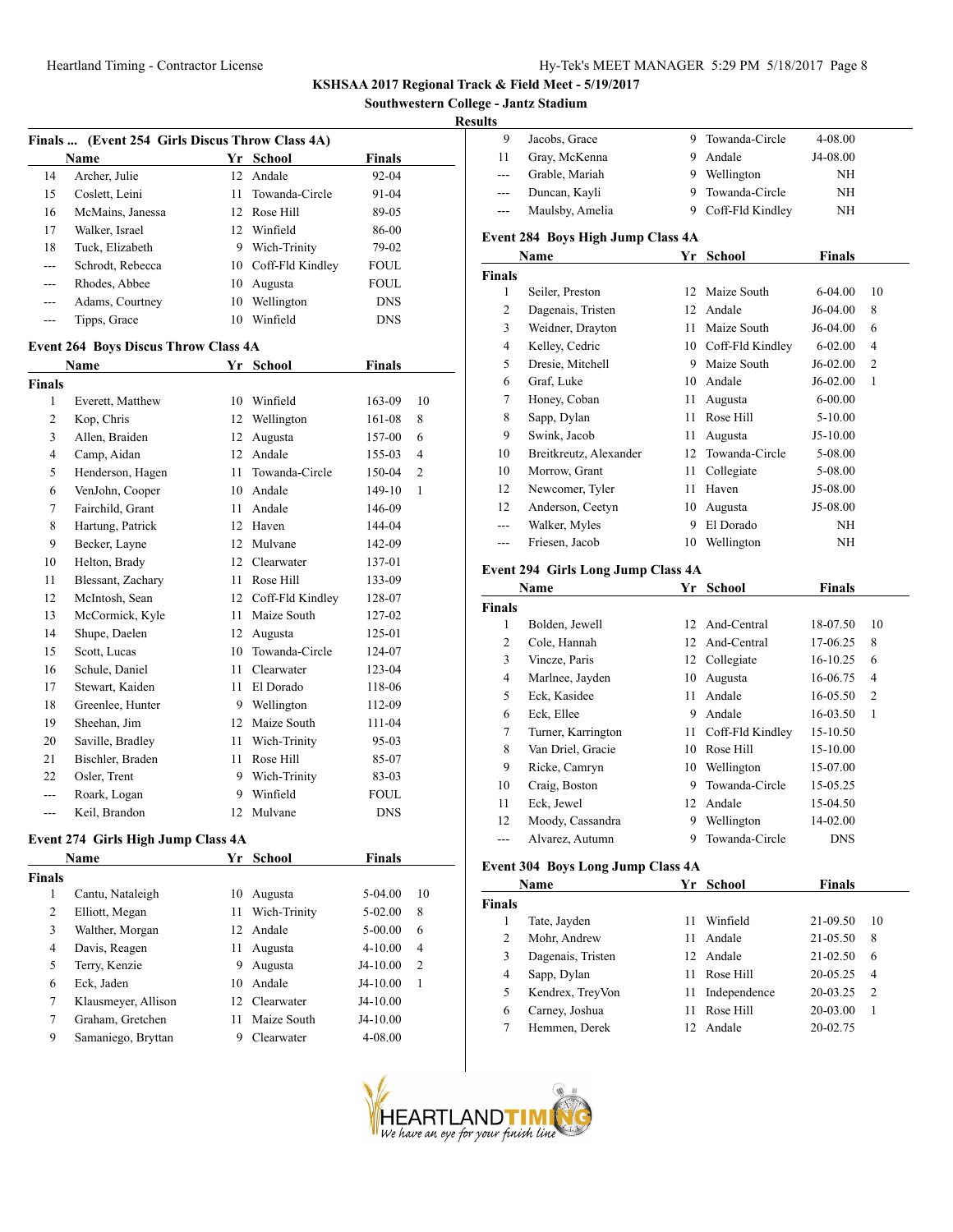**Southwestern College - Jantz Stadium**

#### **Res**

| Finals  (Event 304 Boys Long Jump Class 4A) |                          |    |                |            |  |  |
|---------------------------------------------|--------------------------|----|----------------|------------|--|--|
|                                             | Name                     | Yr | School         | Finals     |  |  |
| 8                                           | Davis, Landon            | 10 | Winfield       | 19-08.00   |  |  |
| 9                                           | Mason, Matthew           | 12 | Wellington     | 18-10.00   |  |  |
| 10                                          | Fox, Dakota              | 9  | Haven          | 18-09.25   |  |  |
| 11                                          | Ovama, Anthony           | 12 | Collegiate     | 18-07.50   |  |  |
| 12                                          | Wilson, Kaden            | 9  | And-Central    | 18-07.25   |  |  |
| 13                                          | Armstrong, Leonard       | 11 | Independence   | 18-07.00   |  |  |
| 14                                          | Rocheford, Kenton        | 12 | Augusta        | 18-05.25   |  |  |
| 15                                          | Ybarra, Joseph           | 10 | Wellington     | 17-11.75   |  |  |
| 16                                          | Goossen, Jacey           | 11 | And-Central    | 17-11.00   |  |  |
| 17                                          | Shoemaker Miller, Keaton | 12 | Mulvane        | 16-07.50   |  |  |
| $---$                                       | Dockers, Luke            | 12 | Augusta        | <b>DNS</b> |  |  |
| $---$                                       | Brown, Dylan             | 12 | Towanda-Circle | <b>DNS</b> |  |  |
|                                             | Ellis, Drew              | 10 | Mulvane        | <b>DNS</b> |  |  |

# **Event 314 Girls Javelin Throw Class 4A**

|                | Name                   | Yr | <b>School</b>  | Finals     |    |
|----------------|------------------------|----|----------------|------------|----|
| <b>Finals</b>  |                        |    |                |            |    |
| 1              | Commons, Katy          | 11 | Andale         | 137-10     | 10 |
| $\overline{2}$ | Archer, Julie          | 12 | Andale         | 131-05     | 8  |
| 3              | Meyer, Taylor          | 10 | Wellington     | $122 - 10$ | 6  |
| $\overline{4}$ | Jones, Aspen           | 11 | Andale         | 110-04     | 4  |
| 5              | Lukert, Tara           | 12 | Clearwater     | 108-06     | 2  |
| 6              | Hammer, Sarah          | 12 | Winfield       | 105-04     | 1  |
| 7              | Mickle, Elexus         | 9  | El Dorado      | 103-03     |    |
| 8              | Varner, Shelby         | 10 | Towanda-Circle | 87-11      |    |
| 9              | Yutzy, Abbie           | 11 | Haven          | 87-01      |    |
| 10             | Paramore, Faith        | 9  | Haven          | 86-10      |    |
| 11             | Tuck, Elizabeth        | 9  | Wich-Trinity   | 85-05      |    |
| 12             | Newport, Rebecca       | 10 | Wich-Trinity   | 81-00      |    |
| 13             | McGuire, Bethany       | 9  | Clearwater     | 80-02      |    |
| 14             | Cagle, Bailey          | 11 | Mulvane        | 79-08      |    |
| 15             | Borjas, Baily          | 11 | Towanda-Circle | 71-03      |    |
| ---            | Tipps, Grace           | 10 | Winfield       | <b>DNS</b> |    |
| ---            | Drouhard-Green, Tarren | 12 | Mulvane        | <b>DNS</b> |    |

## **Event 324 Boys Javelin Throw Class 4A**

| <b>Name</b>   |                  | Yr              | <b>Finals</b><br>School |            |                |  |
|---------------|------------------|-----------------|-------------------------|------------|----------------|--|
| <b>Finals</b> |                  |                 |                         |            |                |  |
| 1             | Ellis, Collin    | 12 <sub>1</sub> | Clearwater              | 187-03     | 10             |  |
| 2             | Spexarth, Davon  | 12              | Andale                  | 181-05     | 8              |  |
| 3             | Fairchild, Grant | 11              | Andale                  | 158-10     | 6              |  |
| 4             | Becker, Layne    | 12              | Mulvane                 | 158-04     | 4              |  |
| 5             | Probst, Trayson  | 10              | Wellington              | 146-04     | $\overline{2}$ |  |
| 6             | Sheehan, Jim     | 12              | Maize South             | $144 - 10$ | 1              |  |
| 7             | Clark, Ryon      | 12              | Winfield                | 141-08     |                |  |
| 8             | Burdick, Jace    | 11              | Mulvane                 | 141-07     |                |  |
| 9             | Davis, Hunt      | 11              | Haven                   | 135-01     |                |  |
| 10            | Harker, Jarrett  | 10              | Towanda-Circle          | 129-00     |                |  |
| 11            | Saville, Bradley | 11              | Wich-Trinity            | 127-02     |                |  |
| 12            | Ingrim, Corbin   | 10              | Towanda-Circle          | 122-05     |                |  |
|               |                  |                 |                         |            |                |  |

| :suits                   |                                            |    |                                     |               |                |
|--------------------------|--------------------------------------------|----|-------------------------------------|---------------|----------------|
| $\overline{a}$           | Fairchild, Mason                           | 10 | Andale                              | <b>FOUL</b>   |                |
| ---                      | Todd, Zane                                 | 10 | Wich-Trinity                        | FOUL          |                |
| ---                      | Carlson, Tyce                              | 10 | Rose Hill                           | <b>DNS</b>    |                |
| ---                      | Sawyer, Kyle                               | 11 | Winfield                            | <b>DNS</b>    |                |
| ---                      | Ast, Nolan                                 | 11 | Rose Hill                           | <b>DNS</b>    |                |
|                          | Event 334 Girls Triple Jump Class 4A       |    |                                     |               |                |
|                          | Name                                       |    | Yr School                           | <b>Finals</b> |                |
| <b>Finals</b>            |                                            |    |                                     |               |                |
| 1                        | Turner, Karrington                         | 11 | Coff-Fld Kindley                    | 35-00.00      | 10             |
| 2                        | Klausmeyer, Allison                        | 12 | Clearwater                          | 34-10.75      | 8              |
| 3                        | Dalziel, Sophia                            | 12 | Augusta                             | 34-04.00      | 6              |
| $\overline{4}$           | Lies, Madison                              | 10 | Andale                              | 33-03.00      | 4              |
| 5                        | Hein, Samantha                             | 10 | Andale                              | 32-08.75      | 2              |
| 6                        | Murray, Caitlin                            | 9  | Andale                              | 32-01.25      | 1              |
| $\tau$                   | Witt, Emily                                |    | 11 Rose Hill                        | 32-00.75      |                |
| 8                        | Alvarez, Autumn                            |    | 9 Towanda-Circle                    | 31-04.25      |                |
| 9                        | Reed, Jessica                              |    | 11 Independence                     | 31-03.00      |                |
| 10                       | Terry, Kenzie                              | 9  | Augusta                             | 31-00.50      |                |
| 11                       | Duncan, Kayli                              | 9  | Towanda-Circle                      | 30-00.50      |                |
| 12                       | Cunningham, Emma                           | 9. | Rose Hill                           | 29-06.00      |                |
|                          | Event 344 Boys Triple Jump Class 4A        |    |                                     |               |                |
|                          | Name                                       |    | Yr School                           | Finals        |                |
| <b>Finals</b>            |                                            |    |                                     |               |                |
| 1                        | McCoy, Kaden                               | 12 | Clearwater                          | 43-08.25      | 10             |
| 2                        | Scott, Alex                                | 10 | Andale                              | 41-07.50      | 8              |
| 3                        | Mohr, Andrew                               | 11 | Andale                              | 41-00.50      | 6              |
| $\overline{4}$           | Helbing, Zachary                           |    | 12 Mulvane                          | 40-09.50      | 4              |
| 5                        | Rankin, Andrew                             |    | 12 And-Central                      | 40-08.75      | $\overline{c}$ |
| 6                        | Sawyer, Kyle                               |    | 11 Winfield                         | 40-07.75      | 1              |
| 7                        | Tate, Jayden                               | 11 | Winfield                            | 40-05.00      |                |
| 8                        | Johnson, Tyrone                            |    | 9 Coff-Fld Kindley                  |               |                |
|                          |                                            |    | 12 Maize South                      | 39-05.25      |                |
| 9                        | Slack, Scott                               |    |                                     | 39-05.00      |                |
| 10                       | Thomas, Samuel                             |    | 10 And-Central<br>10 Towanda-Circle | 38-03.75      |                |
| 11                       | Chaplin, Benjamin                          |    |                                     | 37-09.25      |                |
| 12                       | Turner II, Antoney                         |    | 9 Coff-Fld Kindley                  | 36-10.75      |                |
| 13                       | Lane, Mason                                | 9  | Rose Hill                           | 36-07.50      |                |
| 14                       | Meyer, Garrett                             | 9  | El Dorado                           | 33-10.00      |                |
| ---                      | Hemmen, Derek                              | 12 | Andale                              | <b>DNS</b>    |                |
| $\overline{\phantom{a}}$ | Williams, Tanner                           | 11 | Rose Hill                           | <b>DNS</b>    |                |
|                          | <b>Event 354 Girls Pole Vault Class 4A</b> |    |                                     |               |                |
|                          | Name                                       | Yr | <b>School</b>                       | <b>Finals</b> |                |
| <b>Finals</b>            |                                            |    |                                     |               |                |
| 1                        | Eck, Jaden                                 | 10 | Andale                              | 11-06.00      | 10             |
| $\overline{c}$           | Eck, Jewel                                 | 12 | Andale                              | 11-00.00      | 8              |
| 3                        | Smith, Taylor                              | 11 | Andale                              | 10-06.00      | 6              |
| $\overline{4}$           | Penka, Chase                               | 12 | Mulvane                             | 8-06.00       | 4              |
| 5                        | Martin, Kali                               | 12 | Towanda-Circle                      | J8-06.00      | $\mathfrak{2}$ |

 Austin, Addison 10 Maize South J8-06.00 1 7 LeGrand, Elise 9 Wellington 8-00.00